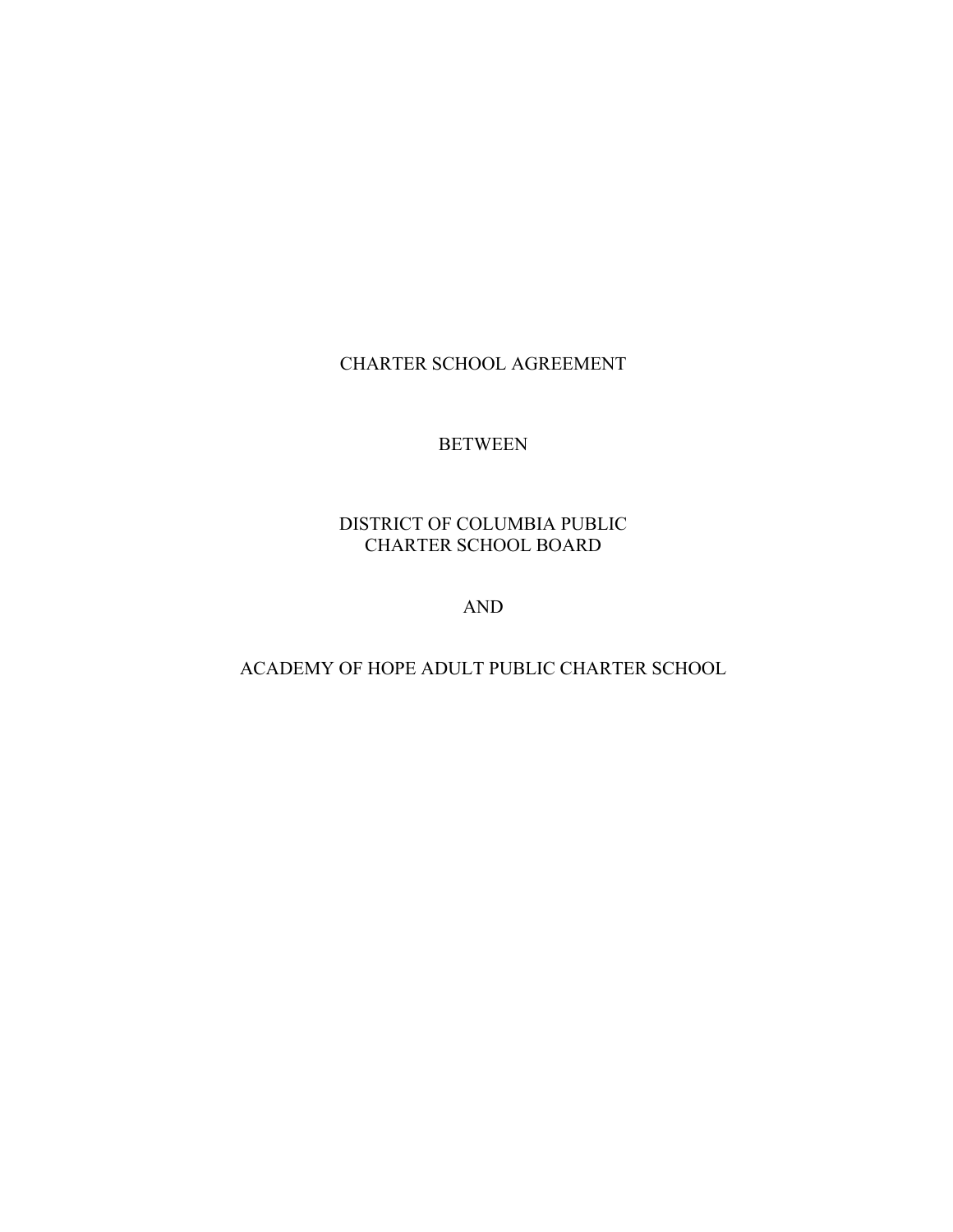### **TABLE OF CONTENTS**

| <b>SECTION 1.</b> |                   |  |  |
|-------------------|-------------------|--|--|
| 1.1               |                   |  |  |
| 1.2               |                   |  |  |
|                   | <b>SECTION 2.</b> |  |  |
| 2.1               |                   |  |  |
| 2.2               |                   |  |  |
| 2.3               |                   |  |  |
| 2.4               |                   |  |  |
| 2.5               |                   |  |  |
| <b>SECTION 3.</b> |                   |  |  |
| 3.1               |                   |  |  |
| 3.2               |                   |  |  |
| 3.3               |                   |  |  |
| 3.4               |                   |  |  |
| 3.5               |                   |  |  |
| 3.6               |                   |  |  |
| 3.7               |                   |  |  |
| <b>SECTION 4.</b> |                   |  |  |
| 4.1               |                   |  |  |
| 4.2               |                   |  |  |
| 4.3               |                   |  |  |
| 4.4               |                   |  |  |
| 4.5               |                   |  |  |
| <b>SECTION 5.</b> |                   |  |  |
| 5.1               |                   |  |  |
| 5.2               |                   |  |  |
| 5.3               |                   |  |  |
| 5.4               |                   |  |  |
| 5.5               |                   |  |  |
| 5.6               |                   |  |  |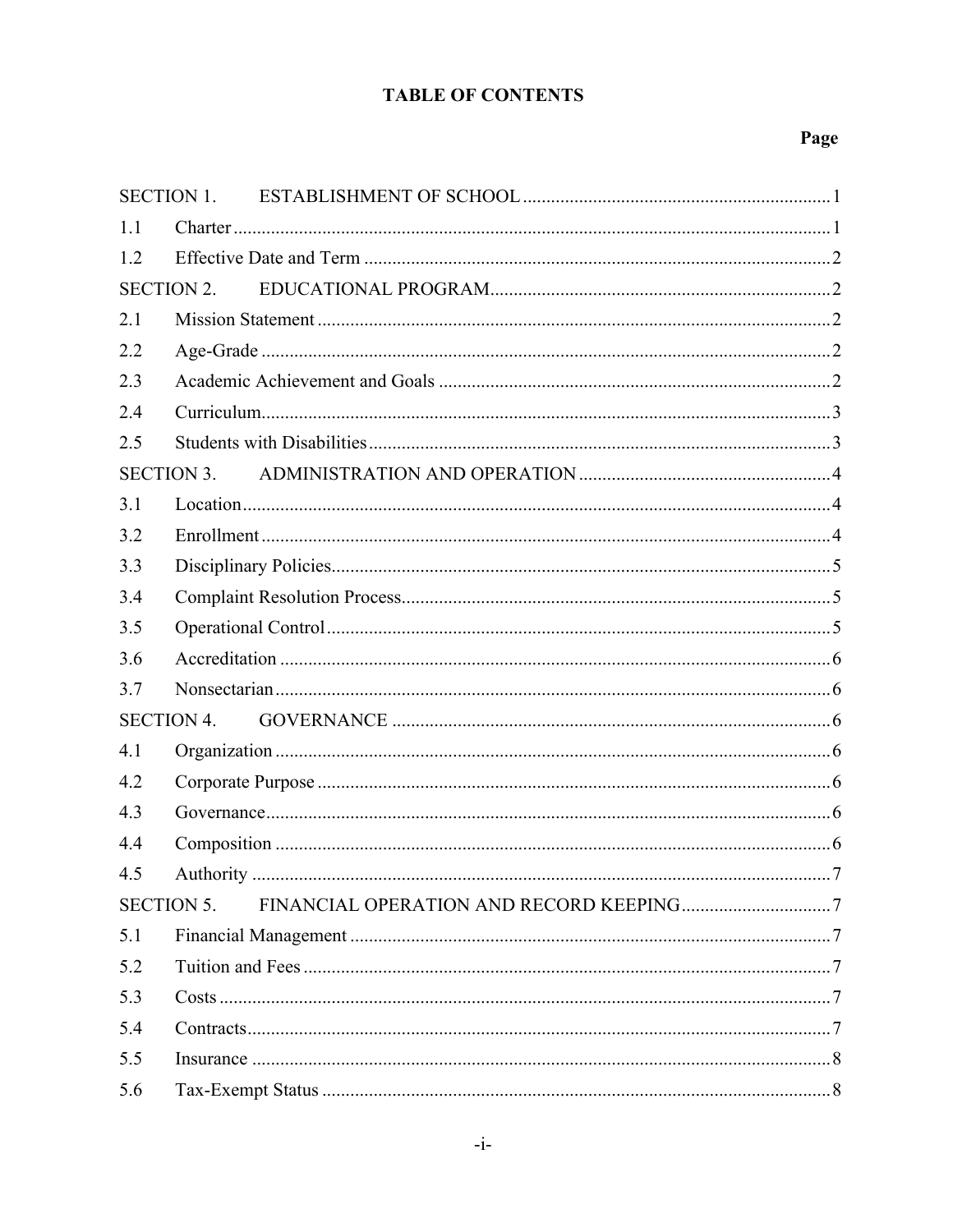# **TABLE OF CONTENTS**

# (continued)

| 5.7                                                                   |                                                                   |  |
|-----------------------------------------------------------------------|-------------------------------------------------------------------|--|
| 5.8                                                                   |                                                                   |  |
| 5.9                                                                   |                                                                   |  |
| <b>SECTION 6.</b>                                                     |                                                                   |  |
| 6.1                                                                   |                                                                   |  |
| 6.2                                                                   |                                                                   |  |
|                                                                       |                                                                   |  |
| 7.1                                                                   |                                                                   |  |
| 7.2                                                                   |                                                                   |  |
| 7.3                                                                   |                                                                   |  |
| 7.4                                                                   |                                                                   |  |
| 7.5                                                                   |                                                                   |  |
| 7.6                                                                   |                                                                   |  |
| 7.7                                                                   |                                                                   |  |
| 7.8                                                                   |                                                                   |  |
| 7.9                                                                   |                                                                   |  |
| 7.10                                                                  |                                                                   |  |
| 7.11                                                                  |                                                                   |  |
| 7.12                                                                  |                                                                   |  |
| <b>SECTION 8.</b>                                                     |                                                                   |  |
| 8.1                                                                   |                                                                   |  |
| 8.2                                                                   |                                                                   |  |
| 8.3                                                                   | Exemption From Provisions Applicable to D.C. Public Schools<br>11 |  |
| 8.4                                                                   |                                                                   |  |
| 8.5                                                                   |                                                                   |  |
| 8.6                                                                   |                                                                   |  |
| 8.7                                                                   |                                                                   |  |
| CHARTER RENEWAL, REVOCATION, AND TERMINATION  12<br><b>SECTION 9.</b> |                                                                   |  |
| 9.1                                                                   |                                                                   |  |
| 9.2                                                                   |                                                                   |  |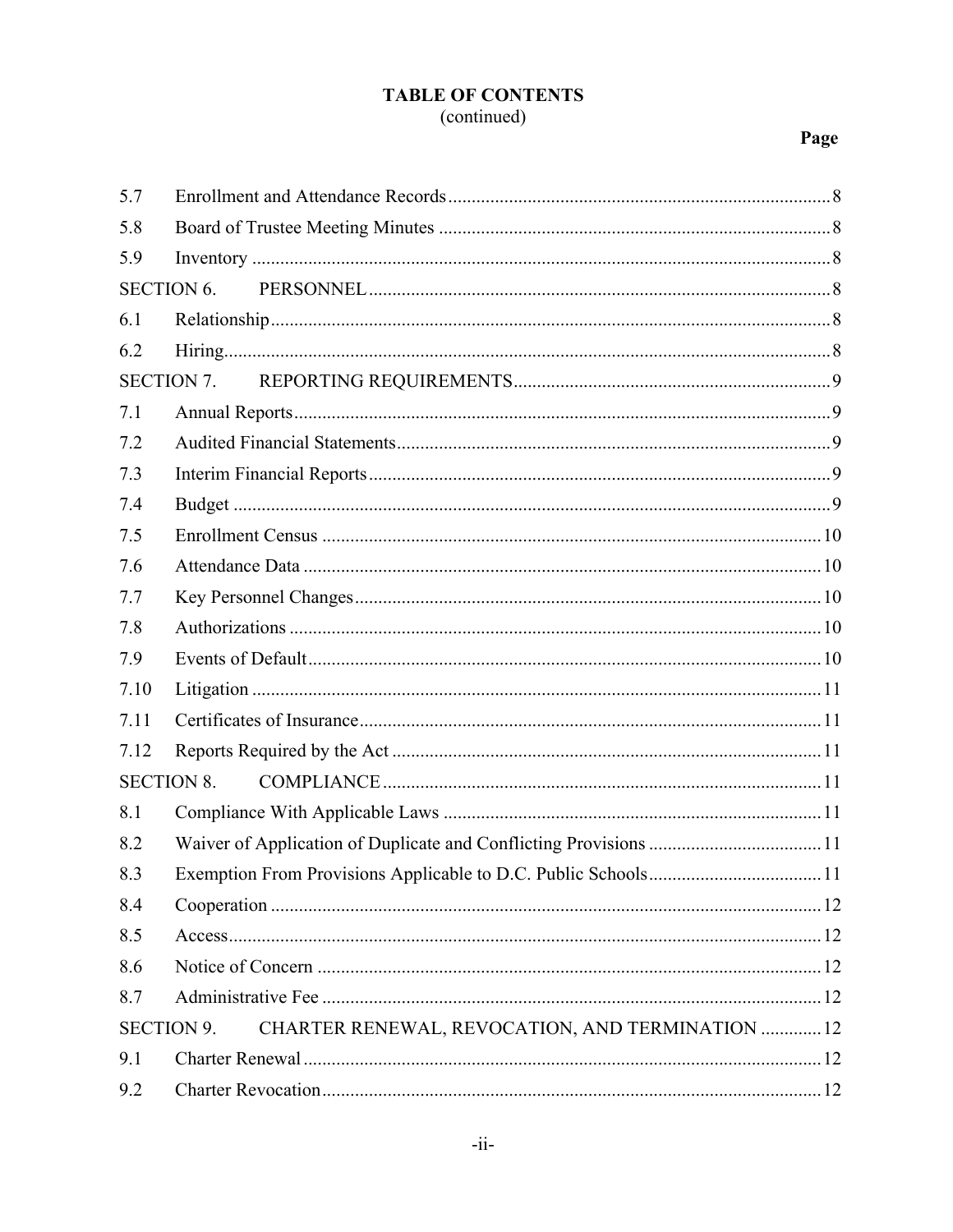### **TABLE OF CONTENTS** (continued)

| 9.3   |  |
|-------|--|
| 9.4   |  |
| 9.5   |  |
|       |  |
| 10.1  |  |
| 10.2  |  |
| 10.3  |  |
| 10.4  |  |
| 10.5  |  |
| 10.6  |  |
| 10.7  |  |
| 10.8  |  |
| 10.9  |  |
| 10.10 |  |
|       |  |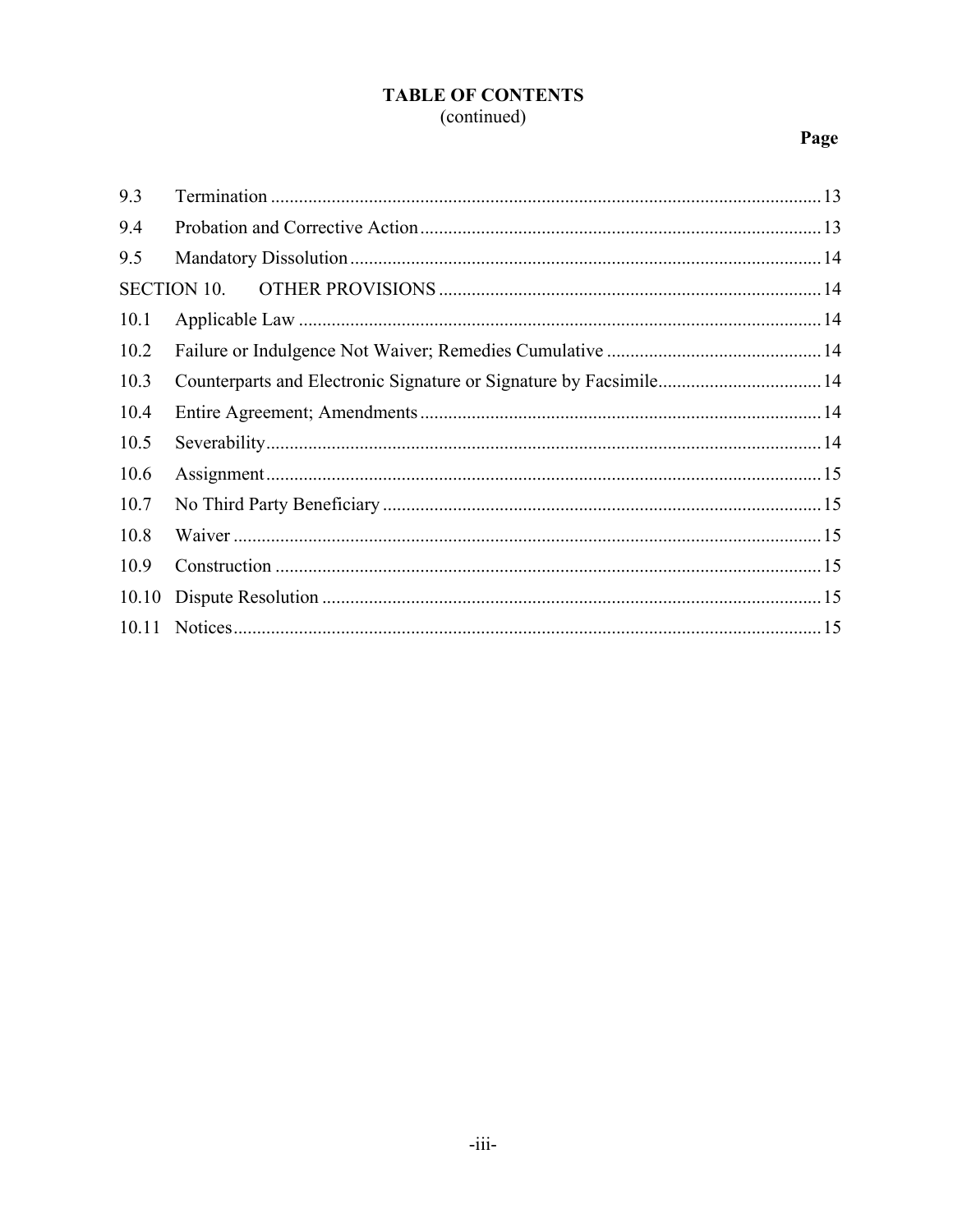### **TABLE OF DEFINITIONS**

### **Definition**

| Act         |  |
|-------------|--|
|             |  |
|             |  |
|             |  |
|             |  |
|             |  |
|             |  |
|             |  |
| GAAP        |  |
|             |  |
|             |  |
| <b>PCSB</b> |  |
|             |  |
| Petition.   |  |
|             |  |
|             |  |
|             |  |
|             |  |
|             |  |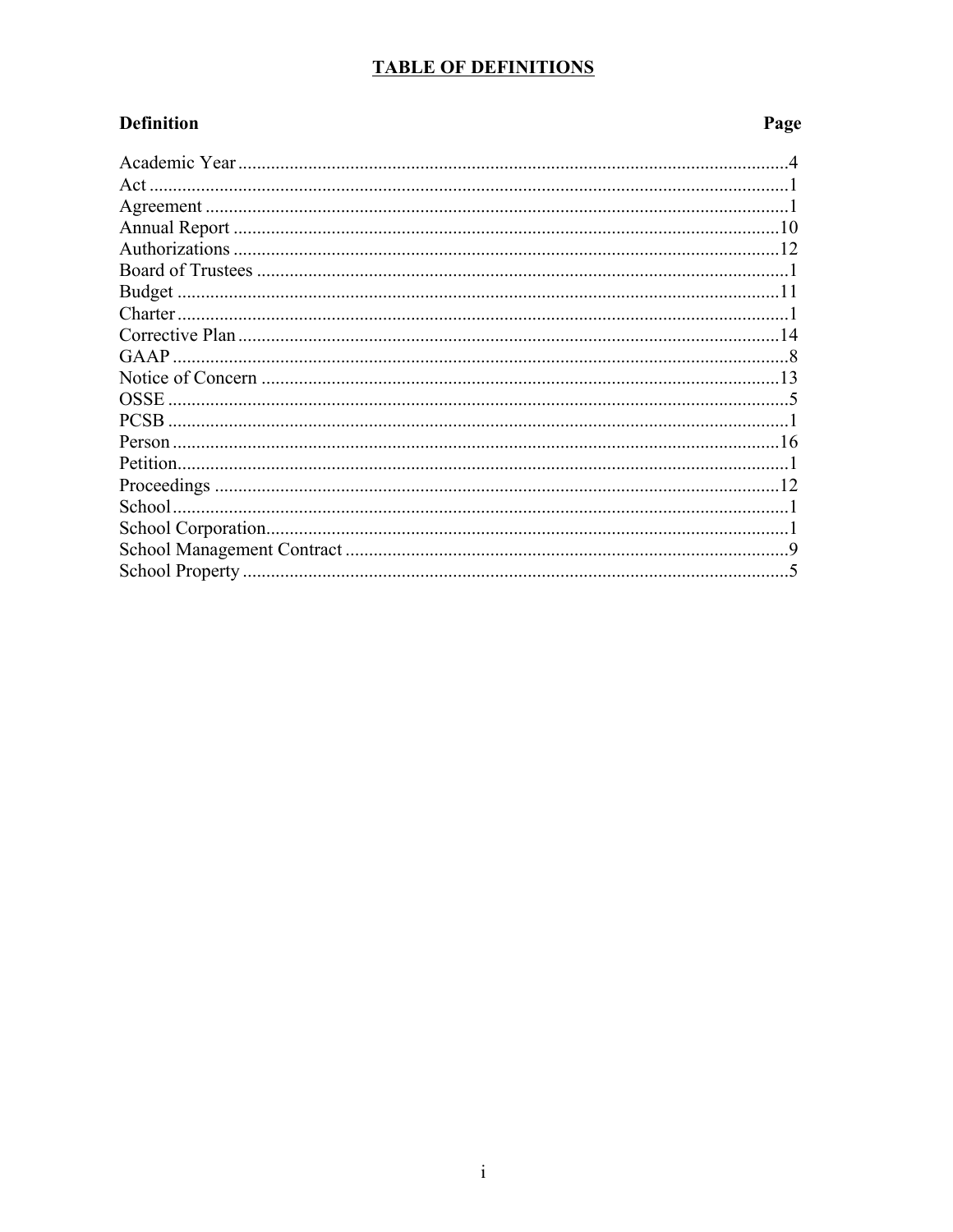#### **CHARTER SCHOOL AGREEMENT**

This CHARTER SCHOOL AGREEMENT (this "**Agreement**") is effective as of July 1, 2014 and entered into by and between the DISTRICT OF COLUMBIA PUBLIC CHARTER SCHOOL BOARD ("**PCSB**") and ACADEMY OF HOPE ADULT PUBLIC CHARTER SCHOOL, a District of Columbia nonprofit corporation (the "**School Corporation**").

#### **RECITALS**

**WHEREAS,** pursuant to the Congressionally-enacted District of Columbia School Reform Act of 1995, as amended (as now and hereafter in effect, or any successor statute, the "**Act**"), PCSB has authority to charter, monitor, oversee, amend, renew and/or revoke charters of School Corporations in a manner consistent with the letter and intent of the Act;

**WHEREAS**, pursuant to §38-1802.03 of the Act, PCSB has the authority to approve petitions to establish public charter schools in the District of Columbia;

**WHEREAS**, the School Corporation submitted a petition in accordance with §38-1802.02 of the Act to establish a public charter school (the "**Petition**");

**WHEREAS**, PCSB has determined (i) that the Petition satisfies the requirements set forth in Subchapter II of the Act; and (ii) approved the Petition subject to the execution of this Agreement by PCSB and the School Corporation;

**WHEREAS**, §38-1802.04(c)(3)(A) of the Act gives broad decision-making authority over school operations to the board of trustees of the School Corporation ("**Board of Trustees**"), including exclusive control over administration, expenditures, personnel, and instruction methods; and

**WHEREAS**, PCSB and the School Corporation seek to foster a cooperative and responsive relationship;

**NOW, THEREFORE**, in consideration of the mutual covenants, representations, warranties, provisions, and agreements contained herein, the parties agree as follows:

#### **SECTION 1. ESTABLISHMENT OF SCHOOL**

**1.1** Charter. **A.** The School Corporation shall establish a public charter school (the "**School**") in the District of Columbia and shall operate such School in accordance with this Agreement, the Act, and other applicable federal and District of Columbia laws. This Agreement shall constitute the School Corporation's charter (the "**Charter**") and shall be binding on the School Corporation, the School, and PCSB.

**B.** Pursuant to  $\S 38-1802.03(h)(2)$  of the Act, the following sections of the Petition are specifically included as part of the School's Charter and attached hereto: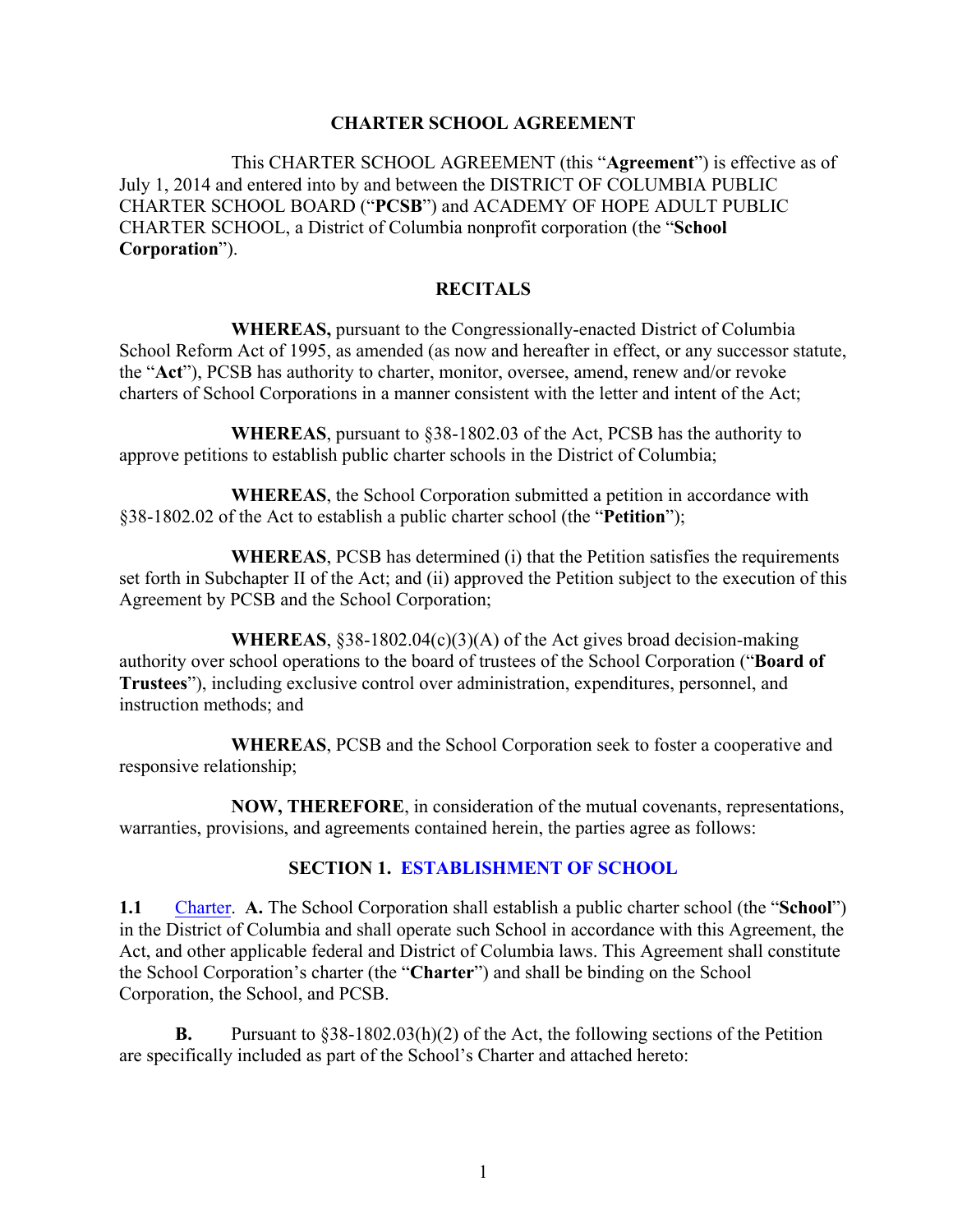(i) The School's statement regarding the mission and goals of the School and the manner in which the school will conduct any district-wide assessments;

(ii) Proposed Rules and Policies for Governance and Operation of School Corporation [**Attachment A**];

(iii) Articles of Incorporation and Bylaws [**Attachment B**];

(iv) Procedures to Ensure Health and Safety of Students and Employees [**Attachment C**];

(v) Assurance to Seek, Obtain, and Maintain Accreditation [**Attachment D**]; and

(vi) Relationship Between School and Employees [**Attachment E**].

The School Corporation shall provide PCSB a petition for charter revision pursuant to §38-1802.04(c)(10) of the Act for any proposed changes to these provisions in this Section 1.1(B) of the Agreement, except that a School Corporation shall not be required to provide PCSB a petition for a charter revision for any proposed changes to its Articles of Incorporation or Bylaws or changes in its accrediting body.

**1.2** Effective Date and Term. The Charter shall commence on the effective date of this Agreement and shall continue for a term of fifteen (15) years unless renewed, revoked, or terminated in accordance with Sections §§38-1802.12 and 1802.13 of the Act and Section 9 below of this Agreement.

### **SECTION 2. EDUCATIONAL PROGRAM**

**2.1** Mission Statement. **A.** The School Corporation shall operate the School in accordance with its mission statement: to provide a high quality adult basic education in a manner that changes lives and improves our community.

**B.** The School Corporation shall provide the PCSB a petition for charter revision pursuant to §38-1802.04(c)(10) of the Act for any proposed changes to the School's mission.

**2.2** Age-Grade. **A.** Pursuant to § 38-1802.04(c)(14)(E) of the Act, the School shall provide instruction to students aged 18 and older.

**B.** The School Corporation shall provide PCSB a petition for charter revision pursuant to §38-1802.04(c)(10) of the Act in order to instruct students in any other age/grade.

### **2.3** Academic Achievement and Goals.

**A.** Students will achieve a high level of academic and workforce readiness skills and will be prepared to enter postsecondary education, training, and jobs that will support a family. This goal will be measured using the following indicators: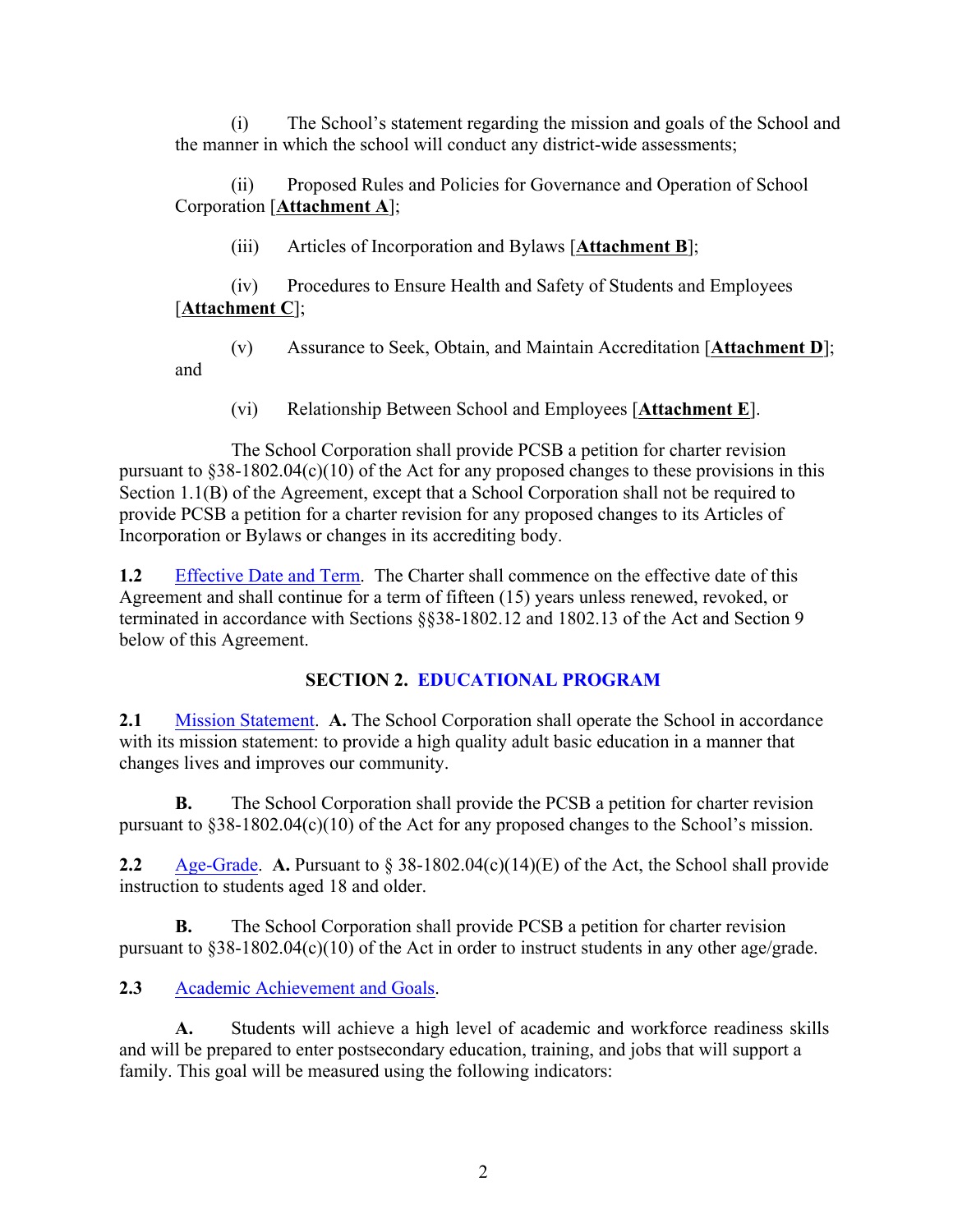| Measures                    | Performance                                                                                                                                                                                    | <b>Assessment Tools</b>                             |
|-----------------------------|------------------------------------------------------------------------------------------------------------------------------------------------------------------------------------------------|-----------------------------------------------------|
| Student<br>Progress         | 70% of Beginning Literacy learners who<br>complete basic literacy instruction will demonstrate<br>readiness for ABE level course work by scoring a 221<br>on CASAS Reading.                    | $Reading -$<br><b>CASAS</b> Life and<br>Work        |
|                             | 70% of Adult Basic Education students who complete<br>100 hours or more of instruction will increase their<br>reading and/or math skills by at least two grade levels<br>as measured by CASAS. |                                                     |
|                             | 50% of learners enrolled for 12 or more instructional<br>hours will advance at least one National Reporting<br>Standard Educational Functioning Level as measured<br>by CASAS.                 |                                                     |
| Student<br>Achievement      | 70% of Adult Secondary students who attempt the<br>GED exam will pass.                                                                                                                         | <b>Official GED</b><br>Test                         |
|                             | 70% of NEDP students entering the Assessment Phase<br>of the program will earn a high school diploma within a<br>year.                                                                         | National External<br>Diploma Program<br>assessments |
|                             | 75% of students who take the Internet and Computing<br>Core Certification (IC3) exam will pass the exam.                                                                                       | IC3 certifying<br>exam or other<br>certifications   |
| Career/College<br>Readiness | 75% of learners with post-secondary goal will enter a<br>postsecondary educational, occupational skills training<br>program, or an apprenticeship training program.                            | College<br>Placement Exam<br>(e.g. Accuplacer       |
|                             | On an annual basis, 75% of individuals who have the<br>goal of earning a college degree will place into credit<br>bearing courses at post-secondary institutions.                              | Graduate/Follow-<br>up Surveys and                  |
|                             | 70% of students who graduate with employment goal<br>will obtain or retain employment, receive a promotion<br>or wage increases.                                                               | <b>Job Placement</b><br>Forms                       |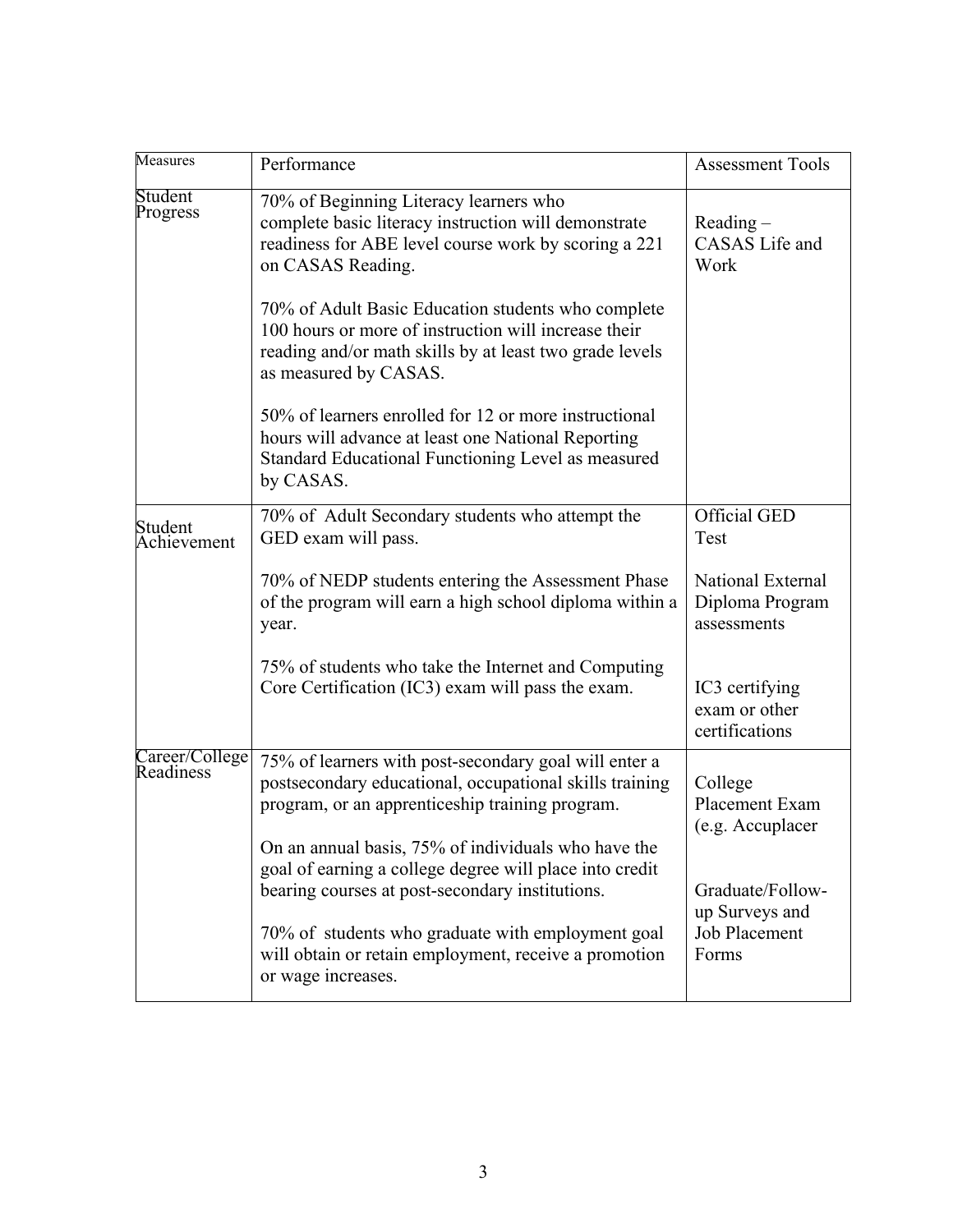| Leading<br>Indicators | The daily in-seat attendance rate for enrolled students<br>will meet or exceed 65%.                                                   | Daily attendance<br>reports                |
|-----------------------|---------------------------------------------------------------------------------------------------------------------------------------|--------------------------------------------|
|                       | 65% of students will re-enroll annually until academic<br>or career goals identified in their individual career plan<br>are achieved. | Annual re-<br>enrollment<br>numbers        |
|                       |                                                                                                                                       | Individual career/<br>development<br>plans |

**B.** The School Corporation shall be evaluated in accordance with the following mission-specific and/or non-academic goals as set forth in its Petition:

| Other/Mission<br>The School will consistently meet the<br>Related Goals<br>needs of adult learners as indicated by an<br>80% overall rating of good (4) or above on<br>the School's course and program<br>evaluations (minimum of a 50% response<br>rate). | The School's student<br>program/course<br>evaluation form, rating<br>of 4 or 5 on question<br>number 4. |
|------------------------------------------------------------------------------------------------------------------------------------------------------------------------------------------------------------------------------------------------------------|---------------------------------------------------------------------------------------------------------|
|------------------------------------------------------------------------------------------------------------------------------------------------------------------------------------------------------------------------------------------------------------|---------------------------------------------------------------------------------------------------------|

**C.** The School Corporation shall test every enrolled student in the grades tested by district-wide assessments in core academic subjects (i.e., math, reading, science, and social studies) and report the scores to PCSB in a timely manner, to the extent such testing is required in such subject and applicable to adult education public charter schools pursuant to District of Columbia law.

**D.** If the School Corporation operates two or more campuses under the Charter, each campus will be evaluated both individually by PCSB and collectively across all campuses in the Charter using the measurement of academic achievement expectations and goals outlined in this Section 2.3.("**Campus**" is defined as a distinct grade-span, such as early childhood, elementary, middle, or high school or a combination of the above. These may be in the same facility or different facilities).

**E.** The School Corporation shall provide PCSB a petition for charter revision pursuant to §38-1802.04(c)(10) of the Act for any proposed changes to the School's academic achievement expectations and/or goals outlined in this Section 2.3 that substantially amend the performance goals, objectives, performance indicators, measures, or other basis against which the School will be evaluated by PCSB, or the manner in which the School will conduct districtwide assessments, no later than April 1 prior to the Academic Year in which the proposed changes will be implemented. "**Academic Year**" shall mean the fiscal year of the School Corporation ending on June 30 of each calendar year.

**2.4** Curriculum. **A.** The School Corporation shall design and implement the educational program set forth in its Petition, including amendments to the Petition, required by PCSB, if any.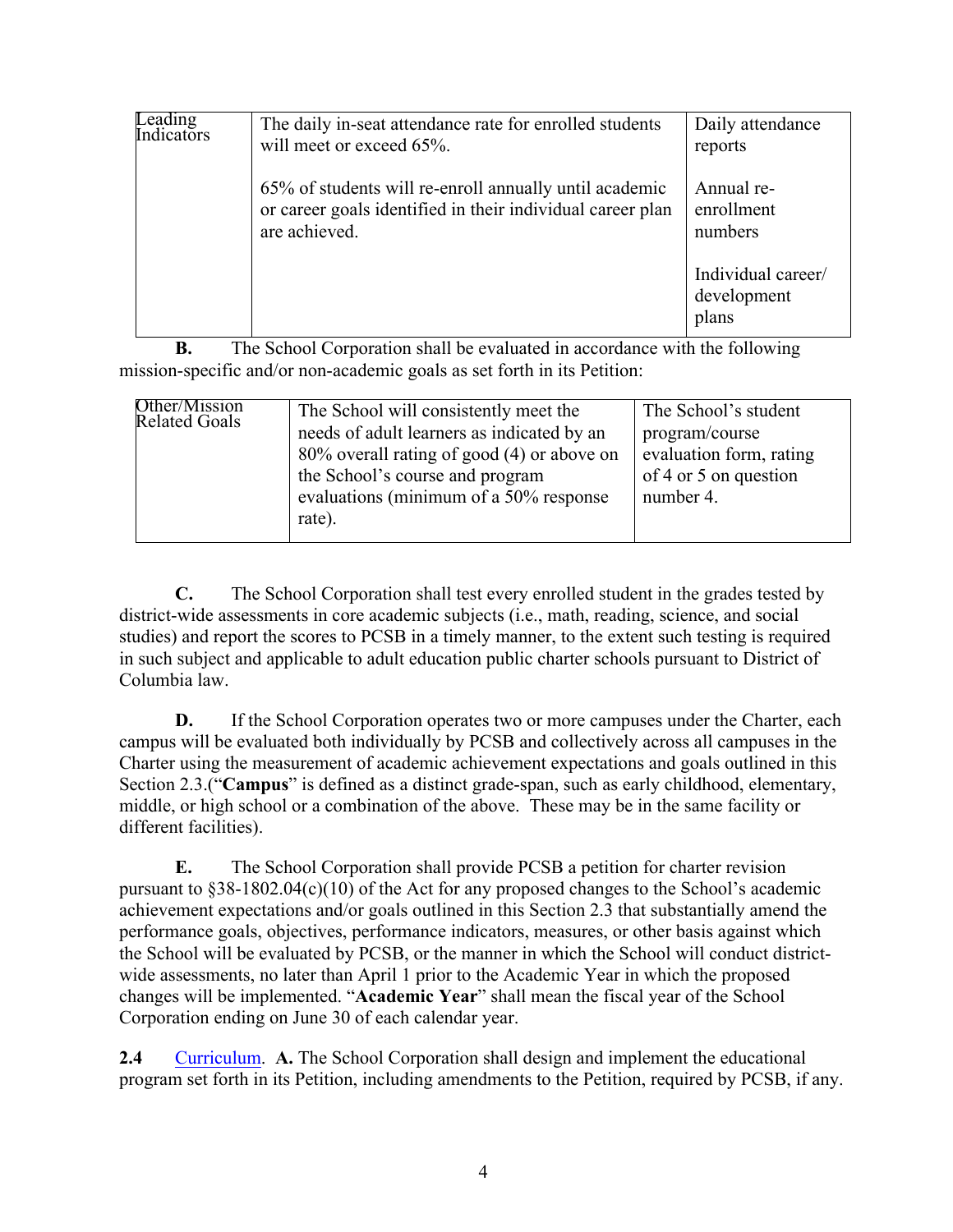**B.** The School Corporation shall have exclusive control over its instructional methods, consistent with §38-1802.04(c)(3)(a) of the Act, but the School Corporation shall provide PCSB a petition for charter revision pursuant to  $§38-1802.04(c)(10)$  of the Act for any material change in the curriculum that results in a material change in the School's mission or goals no later than April 1 prior to the Academic Year in which the modified curriculum will take effect. The School Corporation shall provide PCSB any materials requested by PCSB in connection with the petition for charter revision. A change in textbooks, formative assessments, or other instructional resources shall not be deemed a material change.

**2.5** Students with Disabilities. **A.** The School Corporation shall provide services and accommodations to students with disabilities in accordance with part B of the Individuals with Disabilities Education Act (20 U.S.C. §1411 *et. seq*.), the Americans with Disabilities Act of 1990 (42 U.S.C. 12101 *et. seq*.), Section 504 of the Rehabilitation Act of 1973 (20 U.S.C. 794), and any other federal requirements concerning the education of students with disabilities.

**B.** Pursuant to §38-1802.10(c) of the Act, the School Corporation elects to be treated as a local educational agency for the purpose of providing services to students with disabilities. The School Corporation shall notify PCSB in writing of any change in election by April 1 prior to any Academic Year in which the change in election shall be effective.

### **SECTION 3. ADMINISTRATION AND OPERATION**

**3.1** Location. **A.** The School shall be located at 601 Edgewood Street, NE, Suite 25, Washington, DC 20017; and a second campus will be located at 3700 9th St., SE, Washington, DC 20032 (each, the "**School Property**"). PCSB reserves the right to delay or prohibit the School's opening until the School Corporation has satisfied each of the pre-opening items listed in **Attachment F** at least one (1) month prior to the first day of the School's first Academic Year. A copy of the information submitted to PCSB pursuant to **Attachment F** shall be kept on file at the School.

**B.** Unless otherwise approved by PCSB in writing, in the School's first and second Academic Years of operation, the School Corporation shall operate a single Campus, at the locations identified in Section 3.1.A. After its second full Academic Year of operation, the School Corporation may submit a petition for charter revision pursuant to §38-1802.04(c)(10) of the Act to expand into a multi-Campus school. Such an amendment shall include the distinct Campus location(s), ages and/or grade levels to be served, enrollment ceilings, and curriculum if different from that approved by PCSB in the Petition. The PCSB shall approve or deny the request within ninety (90) days of the date of its submission.

**C.** The School shall not operate at a location other than the School Property unless the School Corporation provides a written request for approval to PCSB at least three (3) months prior to its intended relocation or occupation of an additional location. PCSB reserves the right to delay or prohibit the School's opening at the new property until the School Corporation has satisfied the pre-opening requirements listed in **Attachment F** at least one (1) month prior to the first day of the School's operation at the new School Property.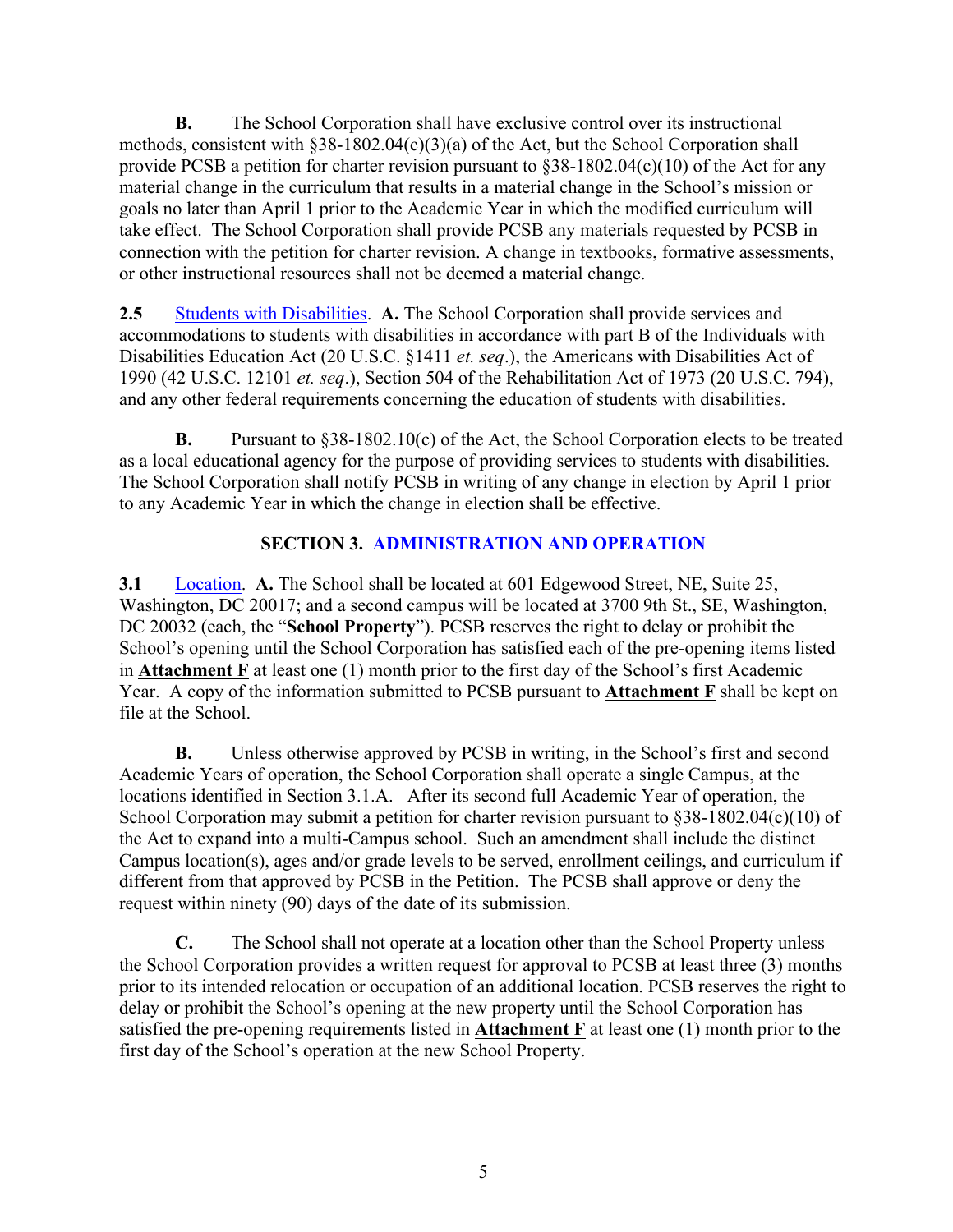**3.2** Enrollment. **A.** Enrollment in the School shall be open to all students aged 18 or over, who are residents of the District of Columbia. Students who are not residents of the District of Columbia may be enrolled at the School to the extent permitted by §38-1802.06 of the Act. The School Corporation shall determine whether each student resides in the District of Columbia according to guidelines established by the D.C. Office of the State Superintendent of Education ("**OSSE**").

**B.** If eligible applicants for enrollment at the School for any Academic Year exceed the number of spaces available at the School for such Academic Year, the School Corporation shall select students pursuant to the random selection process in **Attachment G** and in accordance with the requirements of the Act. The random selection process shall include (i) an annual deadline for enrollment applications that is fair and set in advance of the deadline; and (ii) a process for selecting students for each Academic Year (a) if applications submitted by the deadline exceed available spaces, and (b) if spaces become available after the beginning of the Academic Year. The School Corporation shall provide PCSB with a written request for approval for of any material change to the random selection process at least thirty (30) days prior to the date of the proposed implementation and may consider any comments of PCSB, staff, and its agents in connection with the proposed changes.

**C.** The School shall maintain an enrollment which shall be limited for purposes of §38-1804.03 to no more than 300 students in the first Academic Year, with such limit growing to a maximum of 1000 students in subsequent Academic Years substantially in accordance with **Attachment K**. The School Corporation shall provide PCSB a written request for approval for an increase in the maximum enrollment of the School no later than three (3) months before the requested change date with (i) evidence that (a) the School Property has sufficient capacity to accommodate the increased enrollment, and (b) the quality of the educational program at the School is satisfactory and will not deteriorate as a result of such increase; (ii) a revised **Attachment K**; and (iii) such other items as PCSB may request.

**3.3** Disciplinary Policies. **A.** The School Corporation shall implement the student disciplinary policies and procedures, including policies and procedures for the suspension and expulsion of students, described in its petition and included as Attachment H, and shall provide a copy of those policies and procedures to students and PCSB within the first ten (10) days of the beginning of each Academic Year. Such policies and procedures shall be age/grade level appropriate and consistent with applicable law including, but not limited to, requirements for due process, provision of alternative instruction, and federal laws and regulations governing the discipline and placement of students with disabilities. PCSB shall approve or deny any material changes to such policies and procedures within sixty (60) days of submission.

**B.** Pursuant to PCSB's Attendance and Discipline Data Policy, the School Corporation shall track suspensions and expulsions on a monthly basis using the data management reporting software identified by PCSB. If the School Corporation operates two or more campuses, the School Corporation shall maintain, track, and report discipline data for each campus separately.

**C.** The School Corporation shall report any student expulsions or suspensions for longer than five (5) days to PCSB within ten (10) days of the expulsion or suspension and will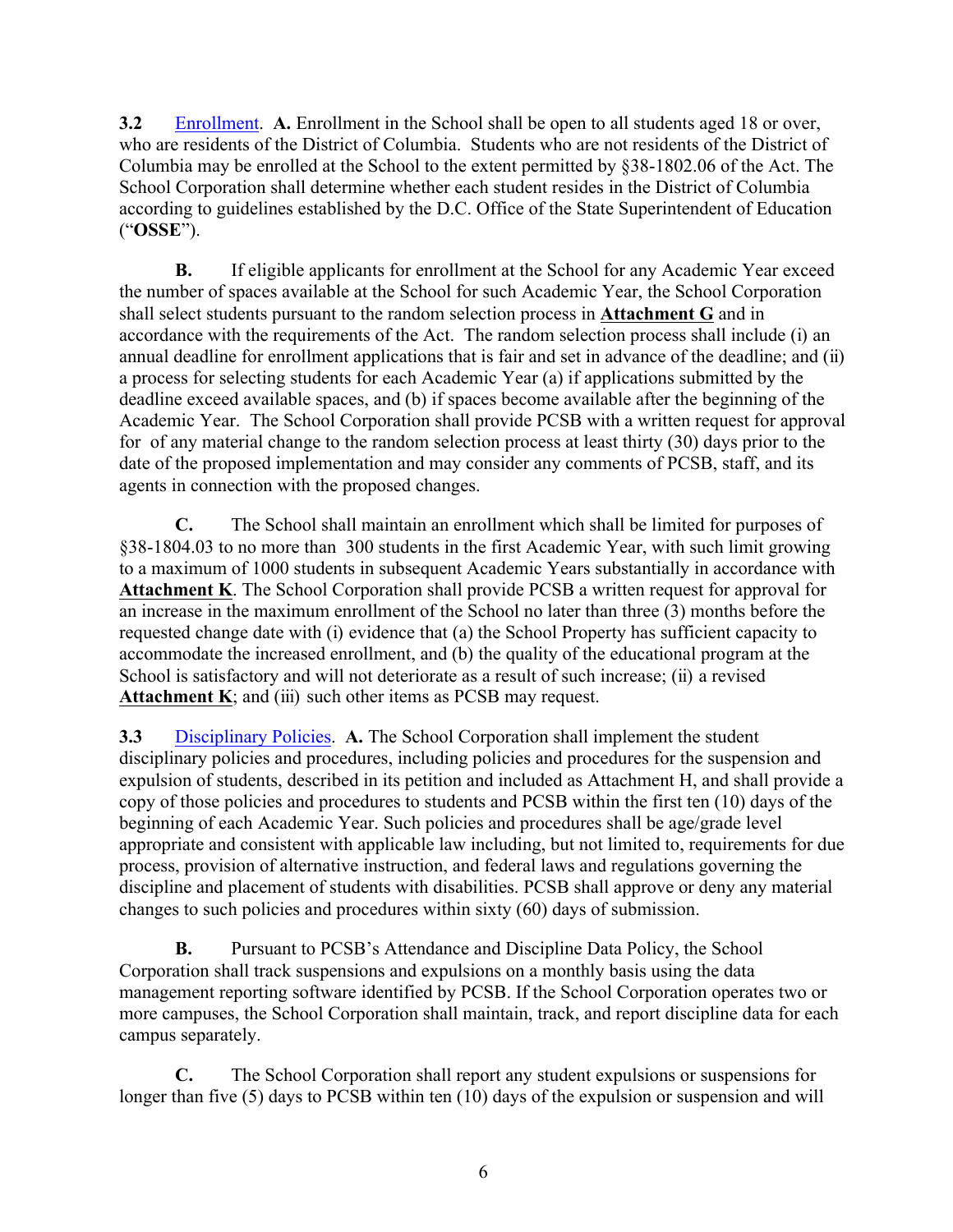maintain records of all expulsions and suspensions by the School. If the School Corporation operates two or more campuses, the School Corporation shall report the data for each campus separately.

**3.4** Complaint Resolution Process. Pursuant to §38-1802.04(c)(13) of the Act, the School Corporation shall establish an informal complaint resolution process and shall provide a copy to students and PCSB. Such policies and procedures shall be consistent with applicable law. The School Corporation shall provide PCSB written notice of a material change to its complaint resolution process at least three (3) months prior to adoption.

**3.5** Operational Control. **A.** Pursuant to §1802.04(c)(3) of the Act, the School Corporation shall exercise exclusive control over its expenditures, administration, personnel and instructional methods subject to limitations imposed in § 38-1802.04 of the Act.

**B.** Pursuant to §38-1802.04(b) of the Act, the School Corporation shall have the following powers consistent with the Act and the terms of this Agreement:

- (i) to adopt a name and a corporate seal;
- (ii) to acquire real property for use as the School's facilities;
- (iii) to receive and disburse funds for School purposes;

(iv) subject to  $§38-1802.04$  (c)(1) of the Act; to make contracts and leases including agreements to procure or purchase services, equipment, and supplies;

(v) subject to  $§38-1802.04$  (c)(1) of the Act, to secure appropriate insurance;

(vi) to incur debt in reasonable anticipation of the receipt of funds from the general fund of the District of Columbia or the receipt of federal or private funds;

(vii) to solicit and accept any grants or gifts for School purposes;

(viii) to be responsible for the School's operation, including preparation of a budget and personnel matters; and

(ix) to sue and be sued in the public charter school's own name.

**3.6** Accreditation. **A.** Within five (5) years of its opening, the School Corporation shall seek, obtain, and maintain accreditation from an appropriate accrediting agency as set forth in §38- 1802.02(16) of the Act (see Attachment D).

**B.** The School Corporation shall provide PCSB with a written request for approval for any proposed changes to the School's accreditation.

**3.7** Nonsectarian. The School Corporation and the School shall be nonsectarian and shall not be affiliated with a sectarian school or religious institution.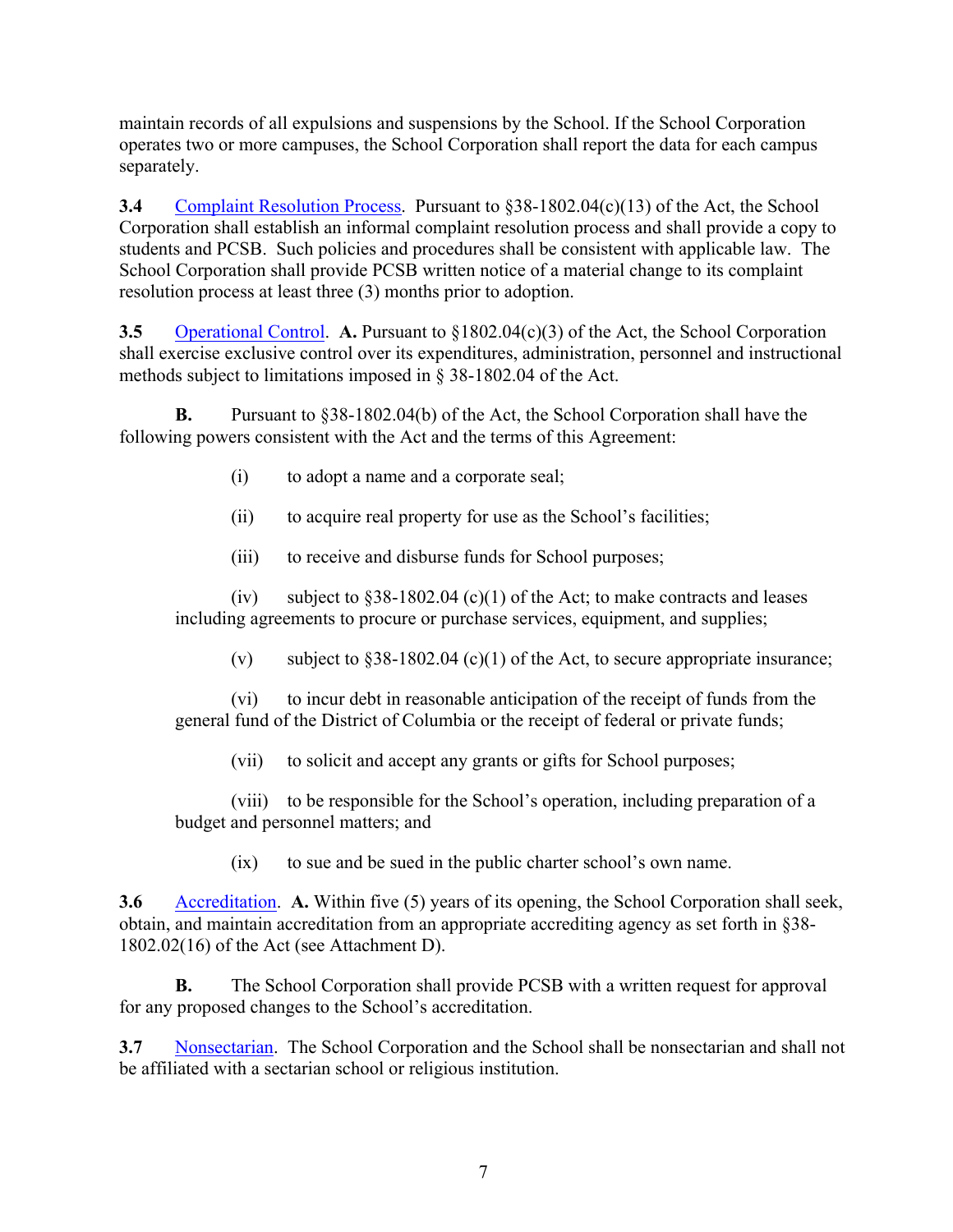### **SECTION 4. GOVERNANCE**

**4.1** Organization. The School Corporation is and shall remain a District of Columbia nonprofit corporation in accordance with the District of Columbia Nonprofit Corporation Act, as now and hereafter in effect, or any successor statute.

**4.2** Corporate Purpose.The purpose of the School Corporation as set forth in its articles of incorporation shall be limited to the operation of a public charter school pursuant to §38- 1802.04(c)(16) of the Act.

**4.3** Governance. **A.** The School Corporation shall be governed by a Board of Trustees. The Board of Trustees are fiduciaries of the School and shall operate in accordance with the School Corporation's articles of incorporation and by-laws consistent with this Agreement, and the provisions of the Act and the District of Columbia Nonprofit Corporation Act.

**B.** Pursuant to §38-1802.04(c)(10) of the Act, the Board of Trustees shall provide PCSB with written a request for approval of any material change(s) to its articles of incorporation or bylaws within three (3) months of the effective date of such change.

**4.4** Composition. Pursuant to §38-1802.05 of the Act, the Board of Trustees of the School Corporation shall consist of an odd number of members, with a minimum of three (3) members and a maximum of fifteen (15) members, at least two of whom shall be students currently attending the School, and the majority of whom shall be residents of the District of Columbia.

**4.5** Authority. Pursuant to §38-1802.05 of the Act, the Board of Trustees shall have the final decision-making authority for all matters relating to the operation of the School, consistent with this Agreement, the Act, and other applicable law; however nothing herein shall prevent the Board of Trustees from delegating decision-making authority to officers, employees, and agents of the School Corporation. The Board of Trustees shall (i) set the overall policy for the School; (ii) be responsible for overseeing the academic and fiscal integrity of the School; and (iii) assure the School's compliance with this Agreement and the Act.

### **SECTION 5. FINANCIAL OPERATION AND RECORD KEEPING**

**5.1** Financial Management. The School Corporation shall operate in accordance with Generally Accepted Accounting Principles ("**GAAP**") and other generally accepted standards of fiscal management and sound business practices to permit preparation of the audited financial statements required in §38-1802.04(c)(11) of the Act. The School Corporation's accounting methods shall comply in all instances with any applicable governmental accounting requirements.

**5.2** Tuition and Fees. The School Corporation shall not charge tuition to any student, other than a non-resident student in accordance with §38-1802.06(e) of the Act, unless such student would otherwise be liable for tuition costs under the Act. The School Corporation may charge reasonable fees or other payment for after school programs, field trips, or similar student activities.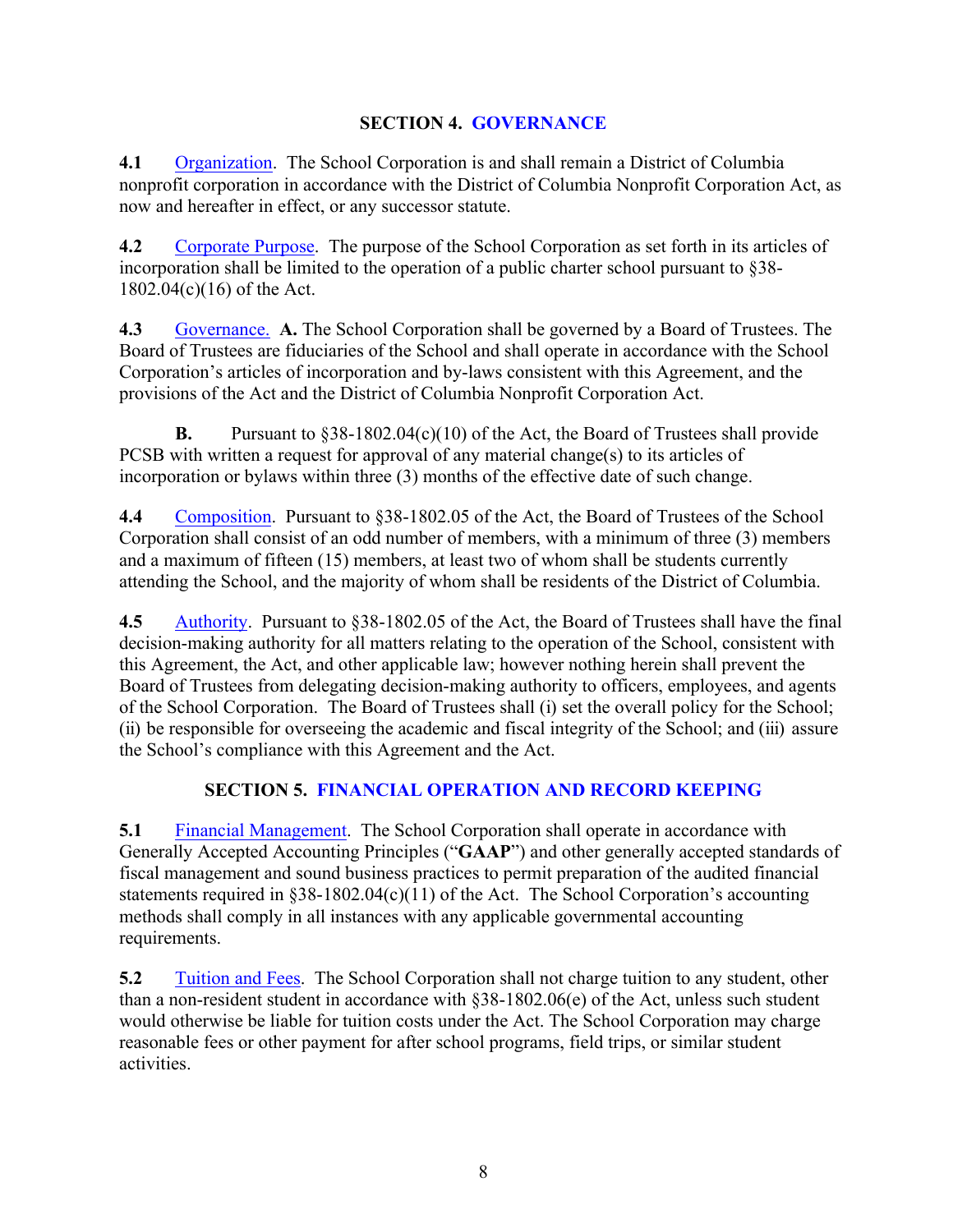**5.3** Costs. The School Corporation shall be responsible for all costs associated with operation of the School including the costs of goods, services, and any district-wide assessments or standardized testing required by this Agreement or by applicable law.

**5.4** Contracts. **A.** Pursuant to §38-1802.04(c)(1) of the Act, the School Corporation shall provide PCSB with respect to any procurement contract awarded by the School Corporation or any entity on its behalf and having a value equal to or exceeding \$25,000, not later than three (3) days after the date on which such award is made (i) all bids for the contract received by the School Corporation, if any; (ii) the name of the contractor who is awarded the contract; and (iii) the rationale for the award of the contract. The PCSB may request copies of these procurement contracts to be provided to the PCSB upon request. The foregoing shall not apply to any contract for the lease or purchase of real property by the School Corporation, any employment contract for a staff member, or any management contract between the School Corporation and a management company designated in its petition

**B.** The School Corporation shall follow the requirements of §38-1802.04(c)(1) of the Act for contracts entered into with a third party for the management of the School, other than the third party designated in its petition (a "**School Management Contract**"). The School Corporation shall submit a written request for approval to PCSB before canceling, terminating, or materially amending, modifying, or supplementing any School Management Contract; however, such a request shall be deemed approved unless PCSB notifies the School Corporation within sixty (60) days of submission of a request for approval that the request has been denied and the reason(s) for denial.

**C**. If a procurement contract having a value equal to or exceeding \$25,000, is awarded by the School Corporation to an affiliated party, the School Corporation will award that contract pursuant to conflict of interest policies and procedures that include notice to the Board of Trustees of the School Corporation and recusal from discussion and decision of the affiliated party. (**"Affiliated Party"** means any person who is a member of the Board of Trustees, an entity indirectly controlled, controlled by, or under common control with a member of the Board of Trustees of the Corporation, or such individual who is a member of the immediate family (including parents, spouse, children, siblings) of a member of the Board of Trustees and any trust whose principal beneficiary is a member of the Board of Trustees or such an individual. **"Control"** means the possession, directly or indirectly, of the power to direct or cause the direction of the management of policies of that entity, whether through the ownership of voting securities or by contract or otherwise.

**D.** The School Corporation shall disclose to all third parties entering into contracts with the School Corporation that PCSB does not have any responsibility for the debts or action of the School Corporation or the School. The School Corporation shall not purport to act as the agent of PCSB or the government of the District of Columbia with respect to any contract.

**5.5** Insurance.. The School Corporation shall procure and maintain appropriate insurance sufficient to cover its operations. All insurers shall be independent brokers licensed in the District of Columbia. All insurance policies shall be endorsed to name the Board of Trustees and its directors, officers, employees, and agents as additional insureds. The Board of Trustees shall provide annual proof of insurance overage sufficient to cover its operations as determined by its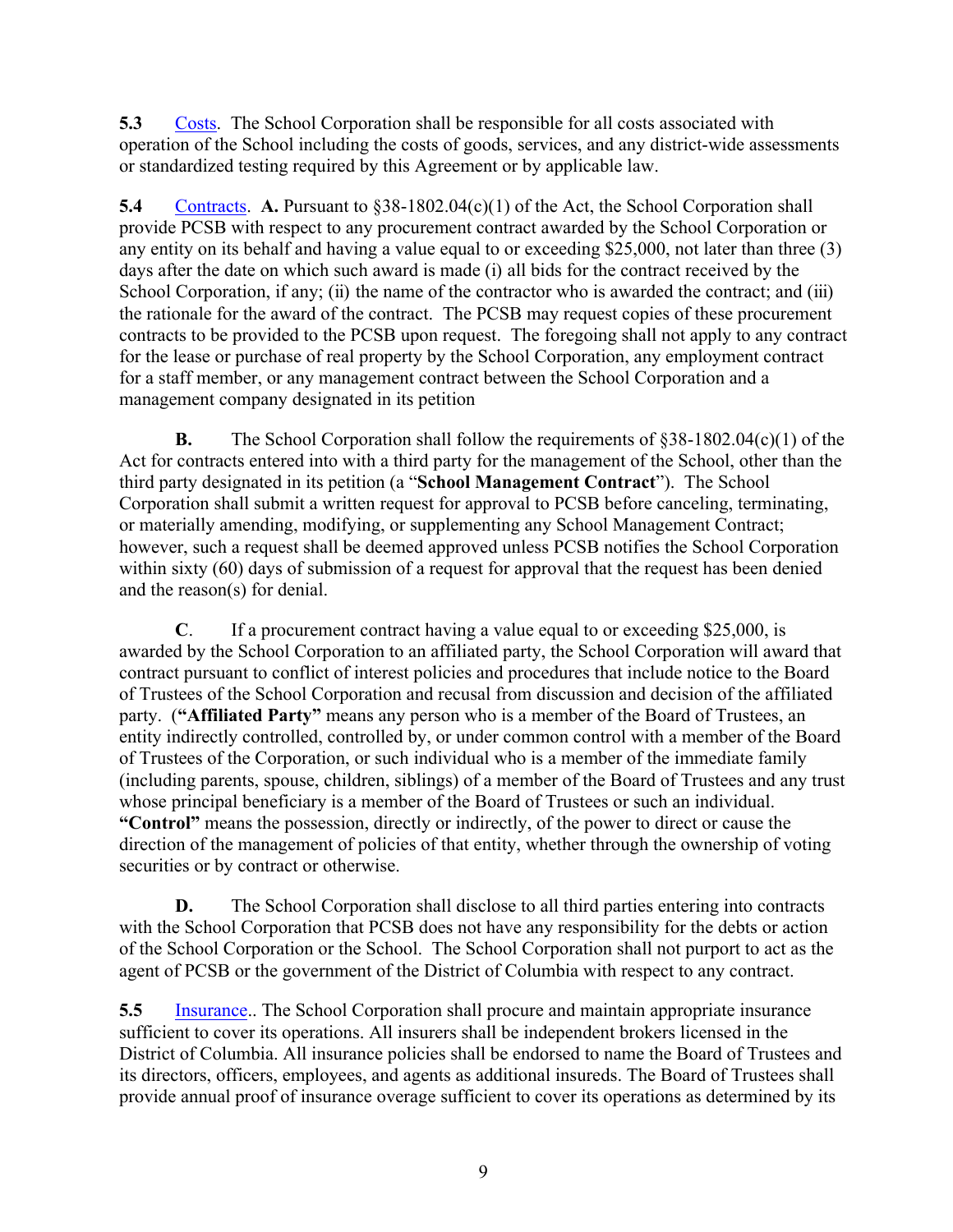Board of Trustees to be reasonably necessary, subject to the availability of such insurance on commercially reasonable terms. The School Corporation's current insurance certificate (See Attachment I) has been submitted to PCSB..

**5.6** Tax-Exempt Status.The School Corporation shall obtain tax-exempt status from the federal government and the District of Columbia within two (2) years from the date hereof and shall maintain such tax-exempt status.

**5.7** Enrollment and Attendance Records. **A.** The School Corporation shall keep records of student enrollment and daily student attendance that are accurate and sufficient to permit preparation of the reports described in Section 7 below.

**B.** If the School Corporation operates two or more campuses under the Charter, each campus shall maintain and submit to PCSB and in state and federal reports, distinct and unique enrollment and attendance records.

**5.8** Board of Trustee Meeting Minutes. The School Corporation shall maintain copies of all minutes of meetings of the Board of Trustees of the School Corporation, including any actions of the Board of Trustees taken by unanimous written consent in lieu of a meeting, certified by an officer of the School Corporation or a member of the Board of Trustees as to their completeness and accuracy. The School Corporation shall make such documents available for inspection by PCSB, its officers, employees, or agents upon request.

### **SECTION 6. PERSONNEL**

**6.1** Relationship. All employees hired by the School Corporation shall be employees of the School and, pursuant to §38.1802.07(c) of the Act, shall not be considered to be an employee of the District of Columbia government for any purpose.

**6.2** Hiring. The School Corporation shall perform an initial background check with respect to each employee and each person who regularly volunteers at the School more than ten (10) hours a week prior to the commencement of such employment or volunteer assignment. The School Corporation shall consider the results of such background checks in its decision to employ or utilize such persons either directly or through a School Management Contract. From time to time as established by the School Corporation, the School Corporation shall conduct random background checks on each employee and each person who regularly volunteers at the School more than ten (10) hours a week, but at a minimum once every two (2) years.

### **SECTION 7. REPORTING REQUIREMENTS**

**7.1** Annual Reports. The School Corporation shall deliver to PCSB, by a date specified by PCSB, an annual report in a format acceptable to PCSB which shall include all items required by §38-1802.04(c)(11)(B) of the Act (the "**Annual Report**"). The Annual Report shall include an assessment of compliance with the performance goals, objectives, standards, indicators, targets, or any other basis for measuring the School's performance as PCSB may request. The School Corporation shall permit any member of the public to view such report on request.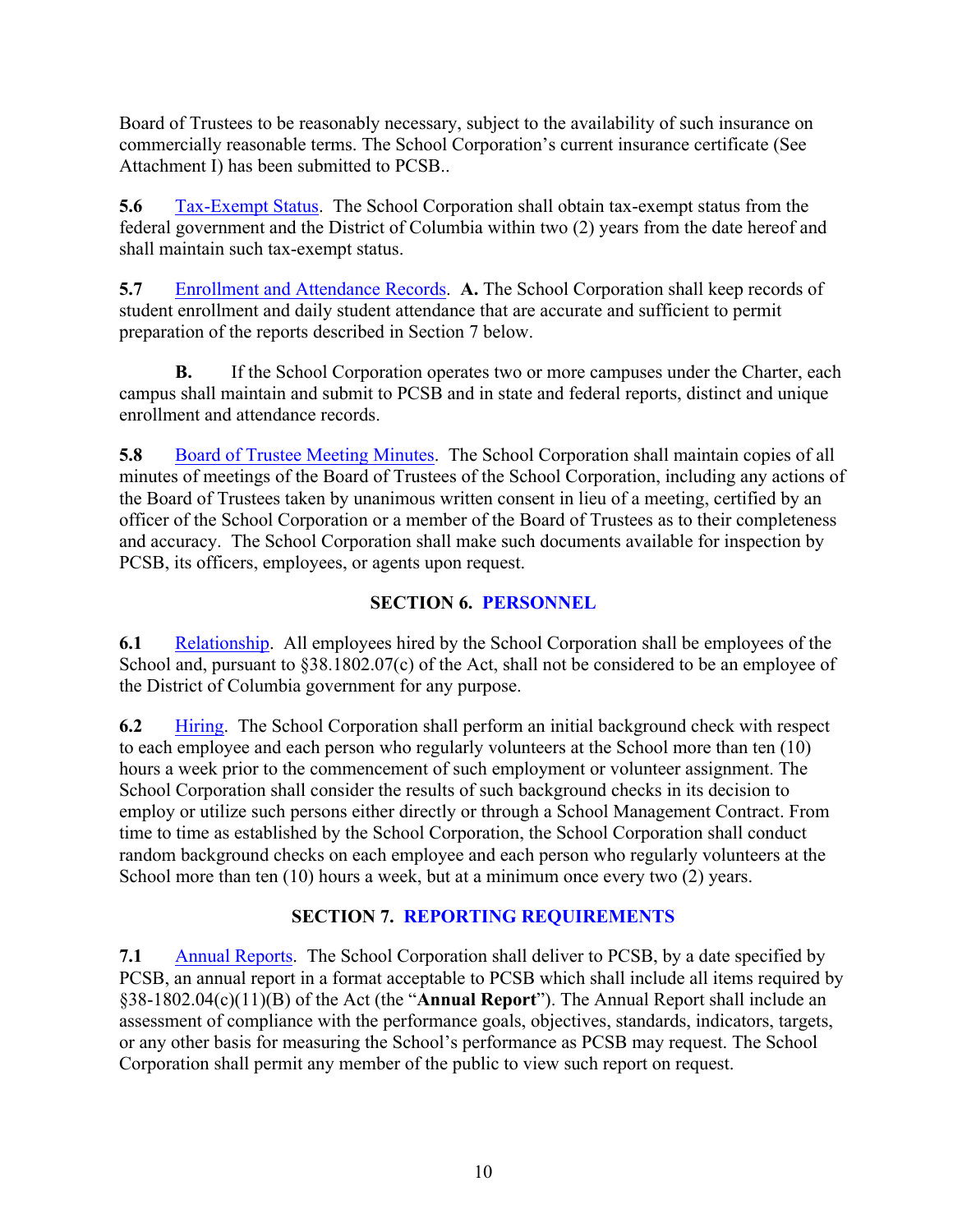**7.2** Audited Financial Statements. As soon as available but no later than one hundred and twenty (120) days after the end of each Academic Year, the School Corporation shall deliver to PCSB financial statements audited by an independent certified public accountant or accounting firm who shall be selected from an approved list developed pursuant to §38- 1802.04(c)(11)(B)(ix) of the Act in accordance with GAAP and government auditing standards for financial audits issued by the Comptroller General of the United States. Such audited financial statements shall be made available to the public upon request. These statements may include supplemental schedules as required by PCSB.

**7.3** Interim Financial Reports. Unless otherwise notified by PCSB, the School Corporation shall prepare and submit to PCSB within thirty (30) days after the end of each Interim Period starting with the Interim Period beginning July 1, 2014, (i) the balance sheet of the School Corporation at the end of such Interim Period and the related statements of income and cash flows of the School Corporation for such Interim Period and for the period from the beginning of the then current Academic Year to the end of such Interim Period, all in reasonable detail and certified by the treasurer or chief financial officer of the School Corporation that they fairly present, in all material respects, the financial condition of the School Corporation as of the dates indicated and the results of their operations and their cash flows for the periods indicated, subject to changes resulting from audit and normal year-end adjustments; and (ii) notes to the balance sheet describing the financial status of the School Corporation including contributions (monetary or in-kind) in excess of \$500 and fundraising efforts for such Interim Period and for the period from the beginning of the then current Academic Year to the end of such Interim Period. These reports may include supplemental schedules as required by PCSB. "**Interim Period**" shall mean monthly, and from time to time thereafter, upon written notice by PCSB to the School Corporation, the period designated by PCSB in such notice.

**7.4** Budget. No later than June 1 of each Academic Year, the School Corporation shall submit to PCSB its budget, including an annual operating budget, an annual capital budget, and cash flow projections (collectively, a "**Budget**") for the next succeeding Academic Year. The School Corporation's initial Budget shall be in accordance with the Budget submitted with its Petition to PCSB. If PCSB has previously notified the School Corporation in writing that the School Corporation is on probation for fiscal management reasons and such notice has not been rescinded in writing, the School Corporation may only implement a Budget with the prior written approval of PCSB. PCSB may specify the format and categories and information contained in the Budget.

**7.5** Enrollment Census.Pursuant to §38-1802.04(c)(12) of the Act, the School Corporation shall provide to OSSE student enrollment data required by OSSE to comply with §38-204 of the District of Columbia Code. Such report shall be in the format required by OSSE for similar reports from District of Columbia Public Schools, and all counts of students shall be conducted in a manner comparable to that required by OSSE for enrollment counts by District of Columbia Public Schools.

**7.6** Attendance Data. No later than fifteen (15) days after the end of each month during the Academic Year and during summer school, if offered, the School Corporation shall provide student daily attendance data, including present, tardy, partial-day absence, excused absence, and unexcused absence for the School using attendance management reporting software identified by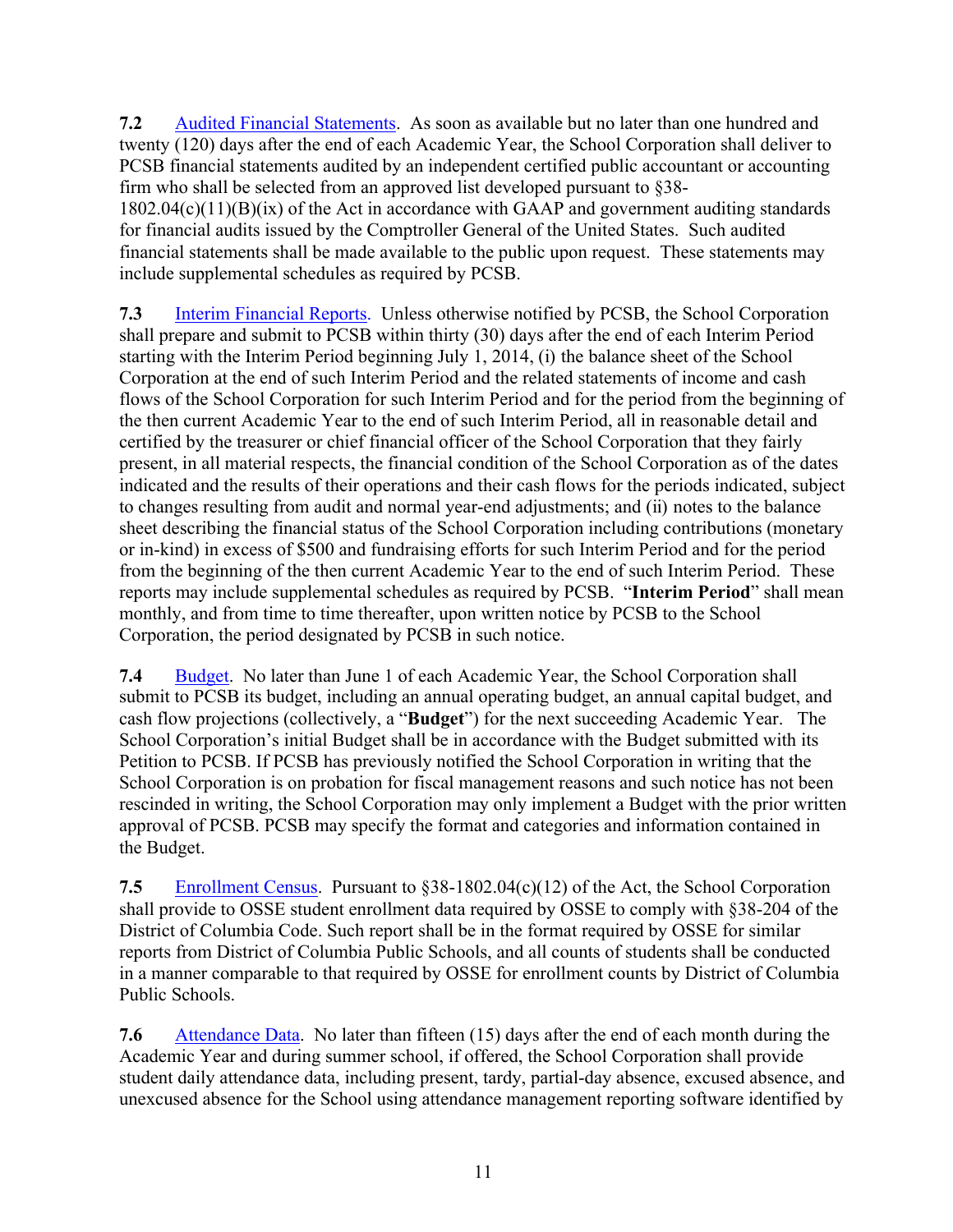PCSB. If the School Corporation operates [two or more campuses under the Charter, each campus shall maintain and submit to PCSB distinct and unique attendance data

**7.7** Key Personnel Changes. The chair of the Board of Trustees or an officer of the School Corporation shall provide notice within five days of the chair of the Board of Trustees or an officer of the School Corporation receiving written notice of the intended departure of a person from his or her position with the School Corporation who is a member of the Board of Trustees, an officer of the School Corporation, or a key personnel as identified by position in Attachment J (but no later than the time the School Corporation announces such departure publicly) to PCSB identifying the person, the position such person is leaving, the date of such departure, and the actions the School Corporation has taken or intends to take to replace such person.

**7.8** Authorizations. Within forty-five (45) days after the end of each Academic Year, the School Corporation shall provide a certification by an officer of the School Corporation or its Board of Trustees that all Authorizations required for the operation of the School and the lease or sublease, if any, of the School Property remain in full force and effect. If the School Corporation receives notice, whether formal or informal, of any alleged failure to comply with the terms or conditions of any Authorization, the School Corporation shall provide PCSB, within seven (7) days of receiving such notice, a report detailing the nature and date of such notice and the School Corporation's intended actions in response. "**Authorizations**" shall mean any consent, approval, license, ruling, permit, certification, exemption, filing, variance, order, decree, directive, declaration, registration, or notice to, from, or with any governmental authority that is required in order to operate the School.

**7.9** Events of Default. The School Corporation shall promptly report to PCSB any notice of default or claim of material breach it receives that seriously jeopardizes the continued operation of the School Corporation or the School including: (i) any claim there has been a material breach of any contract that affects the operation of the School; (ii) any claim or notice of a default under any financing obtained by the School Corporation; and (iii) any claim that the School Corporation has failed to comply with the terms and conditions of any Authorizations required to operate the School. The report shall include an explanation of the circumstances giving rise to the alleged default or breach and the School Corporation's intended response.

**7.10** Litigation. The School Corporation shall promptly report to PCSB the institution of any material action, arbitration, government investigation, or other proceeding against the School Corporation or any property thereof (collectively "**Proceedings**") and shall keep PCSB apprised of any material developments in such Proceedings. In its Annual Report, the School Corporation shall provide PCSB a schedule of all such Proceedings involving any alleged liability or claim or, if there has been no change since the last report, a statement to that effect.

**7.11** Certificates of Insurance. No later than August 15 of each Academic Year, the School Corporation shall deliver to PCSB a certificate of insurance with respect to each insurance policy required pursuant to Section 5.5 above and Attachment I. Such certification shall be executed by each insurer providing insurance hereunder or its authorized representative and shall identify underwriters, the type of insurance, the insurance limits, and the policy term. The School Corporation shall furnish PCSB with copies of all insurance policies or other evidence of insurance required pursuant to Section 5.5 above and Attachment I upon request.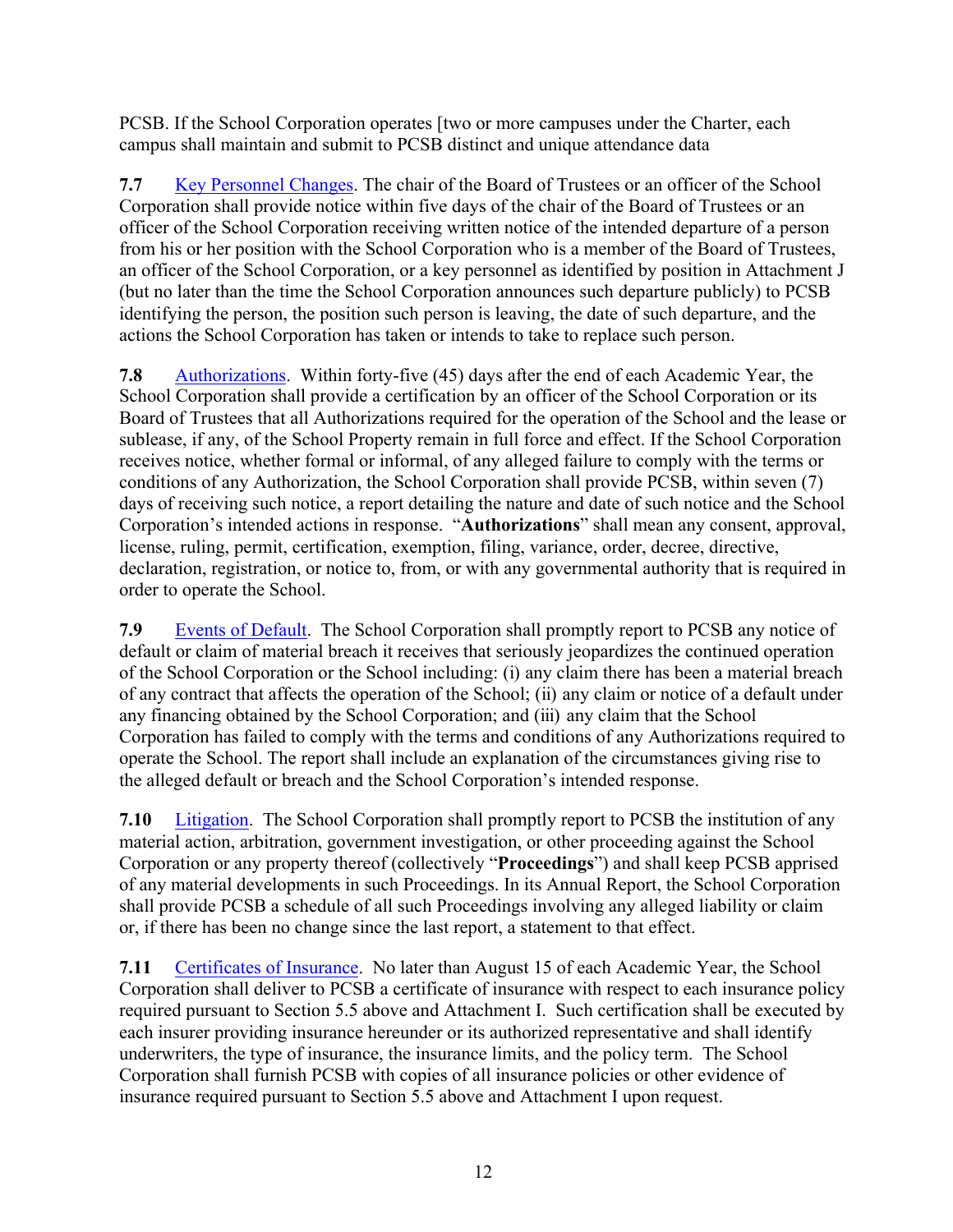**7.12** Reports Required by the Act. The School Corporation shall comply with all reporting requirements set forth in the Act and shall provide PCSB with a copy of each such report at the time the School Corporation provides the report as required by the Act.

### **SECTION 8. COMPLIANCE**

**8.1** Compliance With Applicable Laws. The School Corporation shall operate at all times in accordance with the Act and all other applicable District of Columbia and federal laws subject to the limitations in Sections 8.2 and 8.3 below or from which the School Corporation is not otherwise exempt, and District of Columbia and federal provisions prohibiting discrimination on the basis of disability, age, race, creed, color, gender, national origin, religion, ancestry, sexual orientation, gender identification or expression, marital status, or need for special education services.

**8.2** Waiver of Application of Duplicate and Conflicting Provisions. Pursuant to §38- 1802.10(d) of the Act, no provision of any law regarding the establishment, administration, or operation of public charter schools in the District of Columbia shall apply to the School Corporation or PCSB to the extent that the provision duplicates or is inconsistent with the Act.

**8.3** Exemption From Provisions Applicable to D.C. Public Schools. Pursuant to §38- 1802.04(c)(3)(B) of the Act, the School Corporation shall be exempt from District of Columbia statutes, policies, rules, and regulations established for the District of Columbia Public Schools by OSSE, Board of Education, Mayor, or District of Columbia Council, except as otherwise provided in the Charter or in the Act.

**8.4** Cooperation. The School Corporation shall, and shall cause its Board of Trustees, officers, employees, and contractors to cooperate with PCSB, its staff, and its agents in connection with PCSB's obligations to monitor the School Corporation.

**8.5** Access. Upon reasonable notice, the School Corporation shall grant to PCSB, its officers, employees, or agents, access to the School's property, books, records, operating instructions and procedures, curriculum materials, and all other information with respect to the operation of the School and the School Corporation that PCSB may from time to time request, and allow copies to be made of the same and shall cooperate with PCSB, its officers, employees, or agents, including allowing site visits as PCSB considers necessary or appropriate for the purposes of fulfilling its oversight responsibilities consistent with §38-1802.11(a) of the Act, provided that the review or access will not unreasonably interfere with the operation of the School.

8.6 Notice of Concern. If PCSB determines through its oversight of the School Corporation that any condition exists that (i) seriously jeopardizes the continued operation of the School Corporation, the School, or a School's campus; (ii) is substantially likely to satisfy the conditions for charter revocation pursuant to §38-1802.13 of the Act; and/or (iii) threatens the health, safety, or welfare of students of the School, then PCSB may issue a written notice to the School Corporation stating the reasons for its concerns and inquiry ("**Notice of Concern**"). Upon receipt of such notice and upon request of PCSB, the School Corporation shall meet with PCSB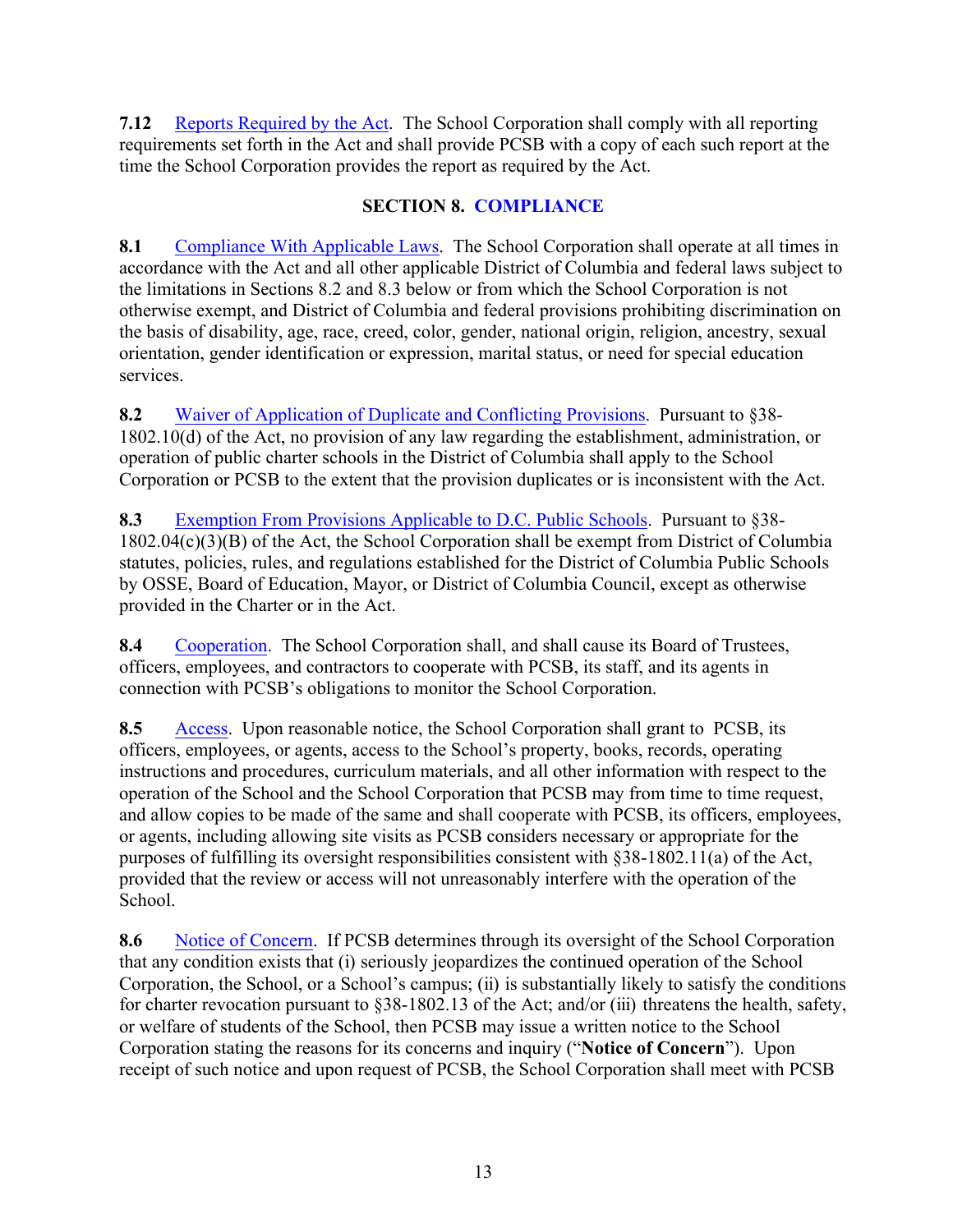to discuss PCSB's concerns and the School Corporation's response to PCSB's Notice of Concern.

**8.7** Administrative Fee. The School Corporation shall pay annually to PCSB, no later than November 15 of each Academic Year, the maximum amount permitted by the Act to cover the administrative responsibilities of PCSB. Notwithstanding the foregoing, PCSB shall not seek any remedy against the School Corporation for failure to timely pay such fee if the School Corporation shall not have received the fall allocation of its annual Academic Year funding from the government of the District of Columbia by such date provided that the School Corporation pays PCSB such fee within five (5) business days of the School Corporation's receipt of such funding.

### **SECTION 9. CHARTER RENEWAL, REVOCATION, AND TERMINATION**

**9.1** Charter Renewal. The School Corporation may seek to renew its authority to operate the School as a public charter school in the District of Columbia pursuant to the terms of the Act. If such renewal is granted by PCSB in accordance with the Act, PCSB and the School Corporation shall (i) renew this Agreement with amendments satisfactory to PCSB and the School Corporation; or (ii) enter into a substitute agreement satisfactory to PCSB and the School Corporation.

**9.2** Charter Revocation. **A.** Pursuant to §38-1802.13 of the Act, PCSB may revoke the Charter if PCSB determines that the School has (i) committed a violation of applicable law or a material violation of the conditions, terms, standards, or procedures set forth in the Charter, including violations relating to the education of children with disabilities; or (ii) failed to meet the goals and student academic achievement expectations set forth in the Charter.

**B.** Pursuant to §38-1802.13 of the Act, PCSB shall revoke the Charter if PCSB determines that the School (i) has engaged in a pattern of nonadherence to generally accepted accounting principles; (ii) has engaged in a pattern of fiscal mismanagement; or (iii) is no longer economically viable.

**C.** If the School Corporation operates two or more campuses under the Charter, PCSB has the authority to propose revocation of the School or any of its campus locations pursuant to this Section 9.2.

**9.3** Termination. This Agreement shall terminate if the School fails to begin operations by September 30, 2014; if the School fails to secure use of the School Property by August 14, 2014; upon Charter revocation or nonrenewal; or by mutual written agreement of the parties hereto..

**9.4** Probation and Corrective Action. **A.** If PCSB proposes to revoke the Charter pursuant to §38-1802.13(a) of the Act, PCSB may, as an alternative to charter revocation, place the School or any of the School's campuses on probation and require the School Corporation, in consultation with PCSB, to develop and implement a written corrective action plan ("**Corrective Plan**"). The Corrective Plan shall include the reasons that the Charter is subject to revocation under § 38-1802.13(a), the terms and conditions of probation and the results the School shall achieve to avoid charter revocation. Although PCSB may elect to enter into a Corrective Plan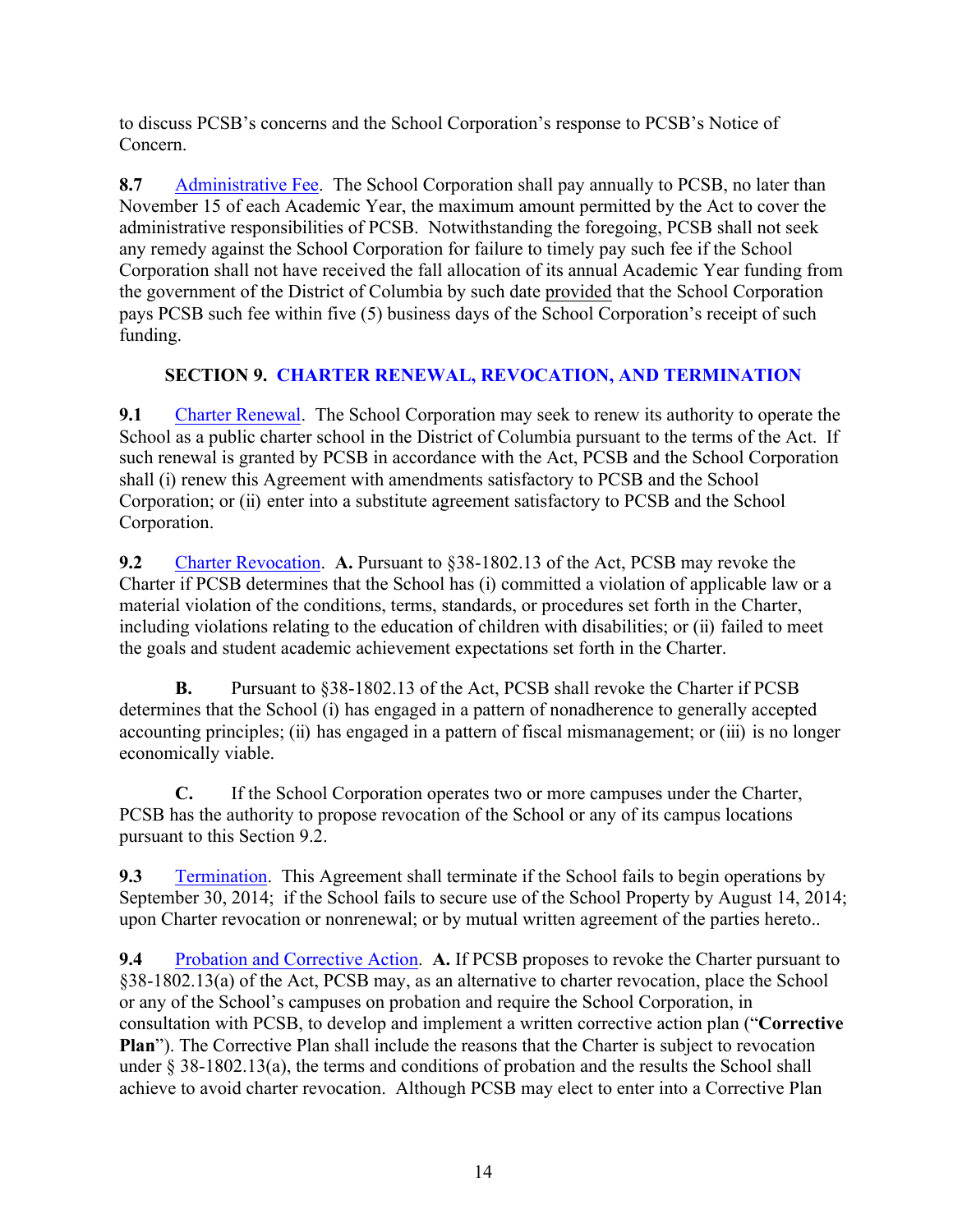with the School Corporation as an alternative to charter revocation, nothing herein shall require PCSB to place the School or any of its campuses on probation or develop a Corrective Plan.

**B.** If PCSB elects to place the School or one of the School's campuses on probation and enters into a Corrective Plan with the School Corporation, the School Corporation shall provide PCSB a written request for approval five (5) business days prior to taking any of the following actions: (i) waiving any material default under, or material breach of, any School Management Contract; (b) taking any action affecting or waiving or failing to enforce any material right, interest, or entitlement arising under or in connection with any School Management Contract; (c) taking any action affecting any material provision of any School Management Contract or the performance of any material covenant or obligation by any other party under any School Management Contract; or (d) providing any notice, request, or other document permitted or required to be provided pursuant to any School Management Contract affecting any material rights, benefits, or obligations under any such School Management Contract in any material respect.

**9.5** Mandatory Dissolution. **A.** In accordance with §38-1802.13a of the Act, the School Corporation shall dissolve if the Charter (i) has been revoked by PCSB; (ii) has not been renewed by PCSB; or (iii) has been voluntarily relinquished by the School Corporation.

**B.** In the event of dissolution, PCSB, in consultation with the Board of Trustees of the School Corporation, shall develop and execute a plan for (i) liquidating the School Corporation's assets in a timely fashion and in a manner that will achieve maximum value; (ii) discharge the School Corporation's debts; and (iii) distribute any remaining assets in accordance with §38-1802.13a of the Act.

### **SECTION 10. OTHER PROVISIONS**

**10.1** Applicable Law. This Agreement and the Charter and the rights and obligations of the parties hereunder shall be governed by, subject to, construed under, and enforced in accordance with, the laws of the District of Columbia, without regard to conflicts of laws principles.

**10.2** Failure or Indulgence Not Waiver; Remedies Cumulative. No failure or delay on the part of PCSB in the exercise of any power, right, or privilege hereunder shall impair such power, right, or privilege or be construed to be a waiver of any default or acquiescence therein, nor shall any single or partial exercise of any such power, right, or privilege preclude other or further exercise thereof or of any other power, right, or privilege. All rights and remedies existing under this Agreement are cumulative to, and not exclusive of, any rights or remedies otherwise available.

**10.3** Counterparts and Electronic Signature or Signature by Facsimile. This Agreement and any amendments, waivers, consents, or supplements hereto or in connection herewith may be signed in any number of counterparts and by different parties hereto in separate counterparts, each of which when so executed and delivered shall be deemed an original, but all such counterparts together shall constitute but one and the same instrument; signature pages may be detached from multiple separate counterparts and attached to a single counterpart so that all signature pages are physically attached to the same document. Electronic signatures or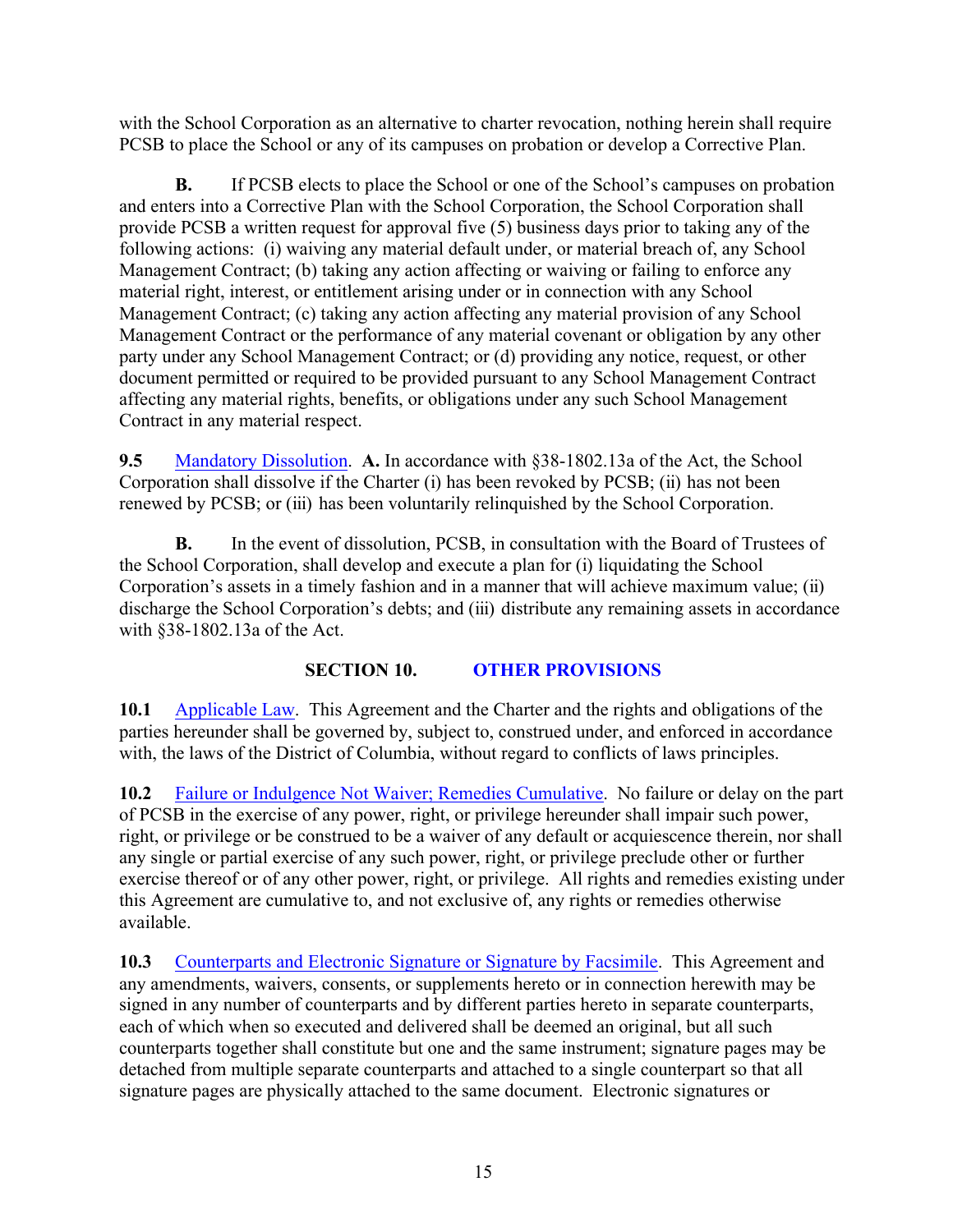signatures received by facsimile by either of the parties shall have the same effect as original signatures.

**10.4** Entire Agreement; Amendments. This Agreement, together with all the attachments hereto, constitutes the entire agreement of the parties and all prior representations, understandings, and agreements are merged herein and superseded by this Agreement. This Agreement may be amended or modified only by written agreement of the parties hereto.

**10.5** Severability. In case any provision in or obligation under this Agreement shall be invalid, illegal, or unenforceable, the validity, legality, and enforceability of the remaining provisions or obligations shall not in any way be affected or impaired thereby.

**10.6** Assignment. The Charter runs solely and exclusively to the benefit of the School Corporation and shall not be assignable by either party; provided that if PCSB shall no longer have authority to charter public schools in the District of Columbia, PCSB may assign this Agreement to any entity authorized to charter or monitor public charter schools in the District of Columbia.

**10.7** No Third Party Beneficiary. Nothing in this Agreement expressed or implied shall be construed to give any Person other than the parties hereto any legal or equitable rights under this Agreement. "**Person**" shall mean and include natural persons, corporations, limited liability companies, limited liability associations, companies, trusts, banks, trust companies, land trusts, business trusts, or other organizations, whether or not legal entities, governments, and agencies, or other administrative or regulatory bodies thereof.

**10.8** Waiver. No waiver of any breach of this Agreement or the Charter shall be held as a waiver of any other subsequent breach.

**10.9** Construction. This Agreement shall be construed fairly as to both parties and not in favor of or against either party, regardless of which party drafted the underlying document.

**10.10** Dispute Resolution. Neither PCSB nor the School Corporation shall exercise any legal remedy with respect to any dispute arising under this Agreement without (i) first providing written notice to the other party hereto describing the nature of the dispute; and (ii) thereafter, having representatives of PCSB and the School Corporation meet to attempt in good faith to resolve the dispute. Nothing contained herein, however, shall restrict PCSB's ability to revoke, not renew, or terminate the Charter pursuant to §38-180213 of the Act and Sections 9.1, 9.2, and 9.3 above of this Agreement.

**10.11** Notices. Unless otherwise specifically provided herein, any notice or other communication herein required or permitted to be given shall be in writing and shall be deemed to have been given when (i) sent by email provided that a copy also is mailed by certified or registered mail, postage prepaid, return receipt requested; (ii) delivered by hand (with written confirmation of receipt); or (iii) received by the addressee, if sent by a nationally recognized overnight delivery service (receipt requested) or certified or registered mail, postage prepaid, return receipt requested, in each case to the appropriate addresses set forth below (until notice of a change thereof is delivered as provided in this Section 10.11) shall be as follows: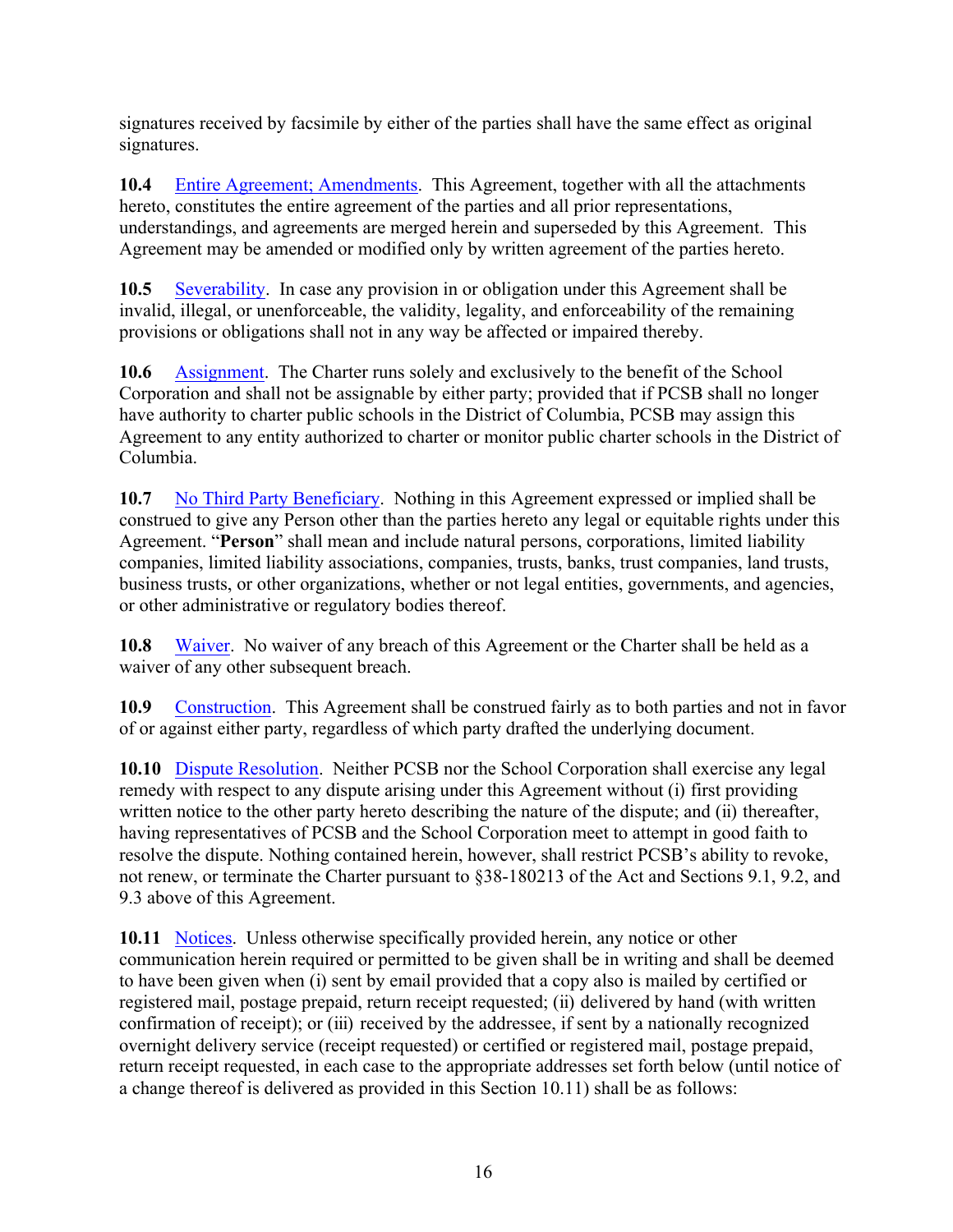If to PCSB:

District of Columbia Public Charter School Board 3333 14<sup>th</sup> St., NW; Suite 210 Washington, D.C. 20010 Attention: Scott Pearson, Executive Director spearson@dcpcsb.org Telephone: (202) 328-2660

If to the School Corporation:

Academy of Hope Adult Public Charter School 601 Edgewood St, NE, Suite 25 Washington, D.C. 20017 Attention: Lecester Johnson Email: lecester@aohdc.org Telephone: (202) 269-6623